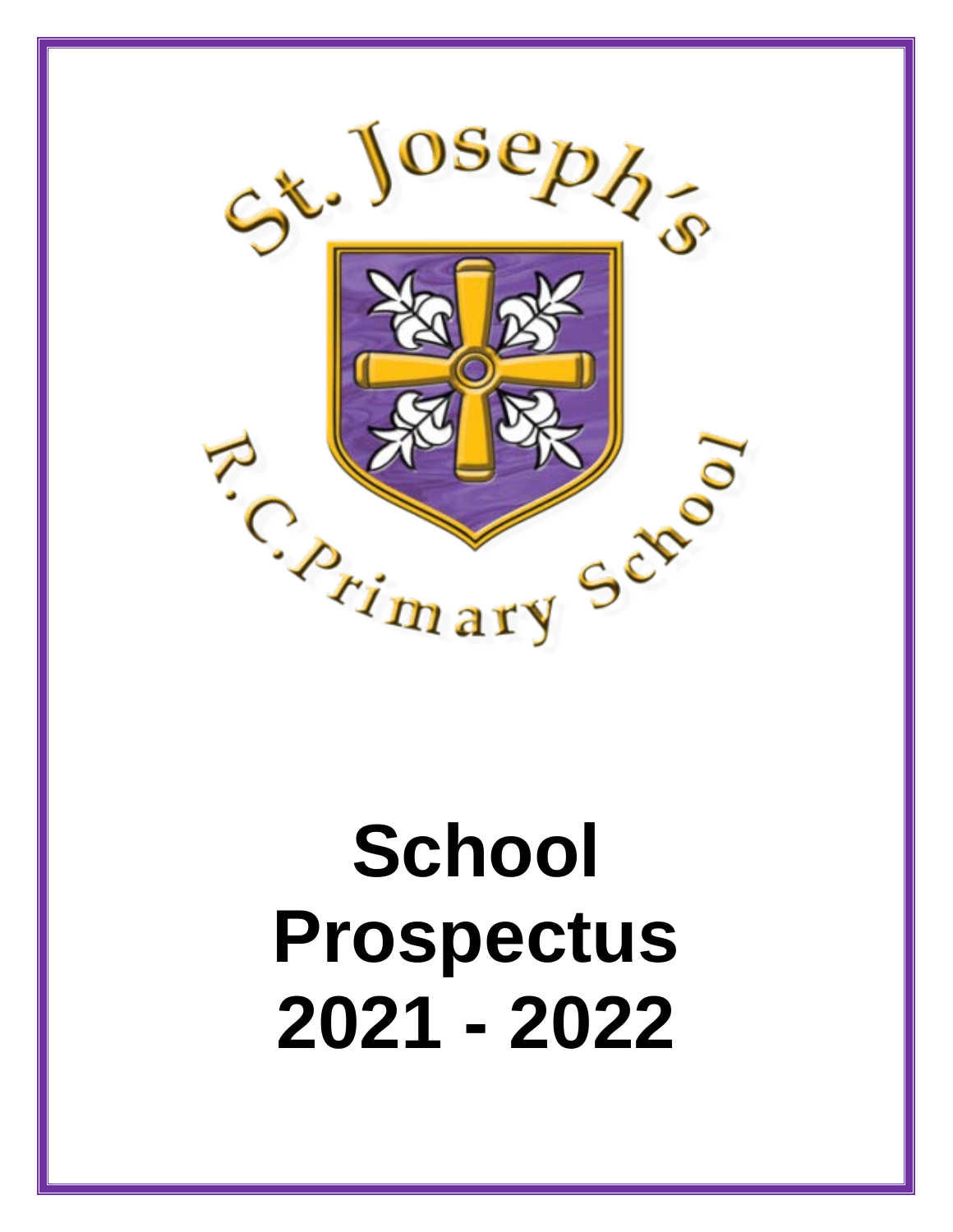# **AN INTRODUCTION TO ST. JOSEPH'S RC PRIMARY SCHOOL**

Welcome to St. Joseph's RC Primary School. This prospectus sets out some general information about our school which we hope will be useful to those choosing a school and to parents/carers whose children already attend the school. The information is also designed to inform the wider community. The prospectus refers to the 2021-2022 school year and was correct at the end of August 2021. It is possible that changes in Government legislation or LA policy, (in so far as it affects Voluntary Aided Schools), could affect particulars described during this school or subsequent years. If you would like clarification on any matter outlined in the school prospectus, please don't hesitate to contact us.

## **General Information**

## **School Address and contact details**

St. Joseph's RC Primary School Rutland Street Millfield **Sunderland** SR4 6HY

Telephone: (0191) 510 8484

Email: [st.josephs@school360.co.uk](mailto:st.josephs@school360.co.uk)

**Headteacher:** Miss S M Brown

**Chair of Governors:** Mrs P Martin-King

**Local Authority:** City of Sunderland

**Director of Children's Services and Chief Executive of Together for Children:** Jill Colbert

**Diocese:** Hexham and Newcastle

## **Diocesan Schools Commission Director:** Deborah Fox

#### **About the School**

St. Joseph's RC Primary School is a multi-cultural, co-educational voluntary aided primary school for boys and girls of all abilities from  $4 - 11$  years of age. The school also has a nursery class for children from 3 to 4 years of age. Through the provision of a caring Catholic environment and dedicated effective teaching, we at St. Joseph's aim to equip our pupils with the skills, knowledge and understanding they will need to live their lives according to the teachings of Christ. The school Vision Statement embodies these ideas: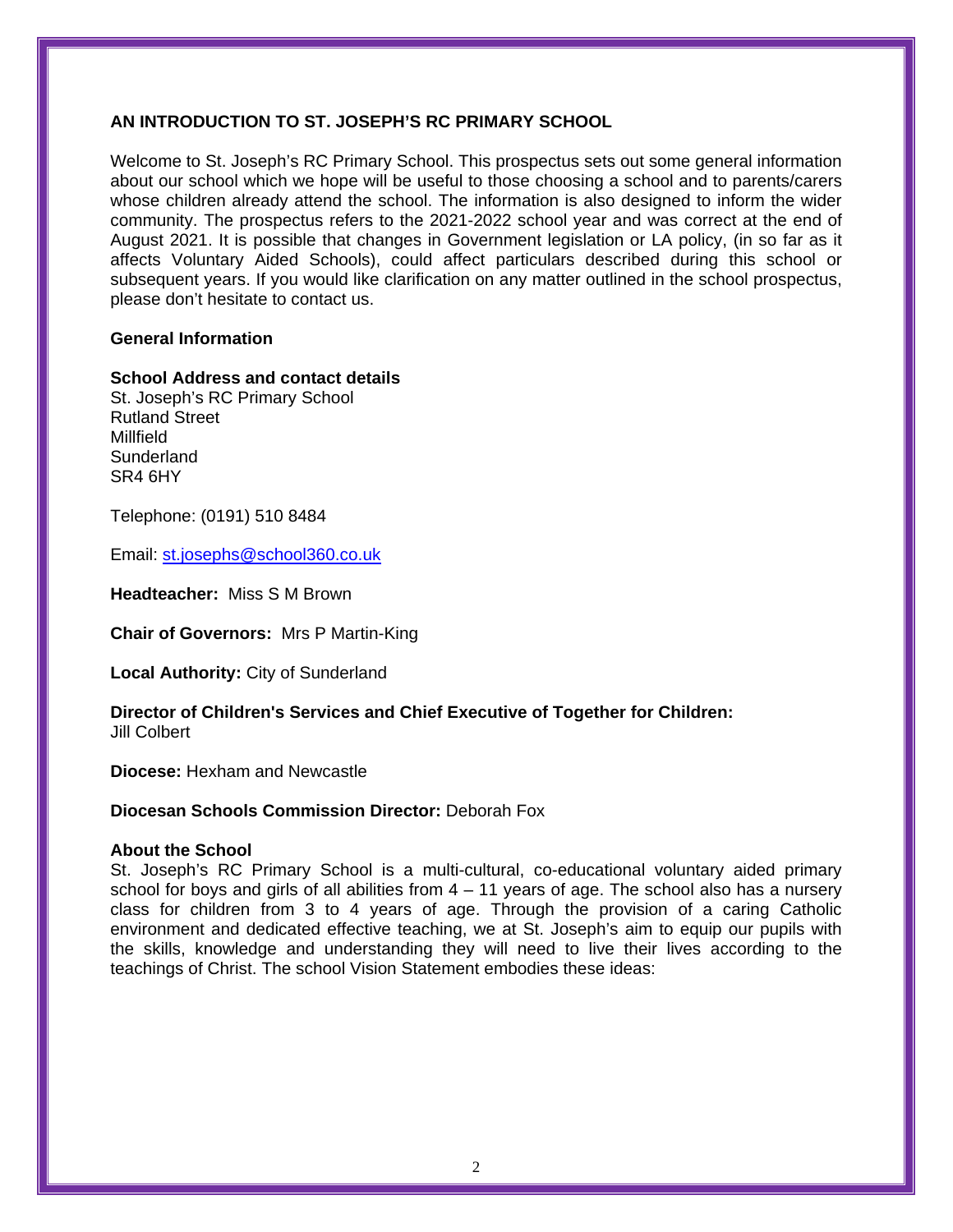**St Joseph's is a happy, welcoming community, enriched by our diversity, where we strive to be better than our best. A place where we love one another, love learning, love Jesus and love life.**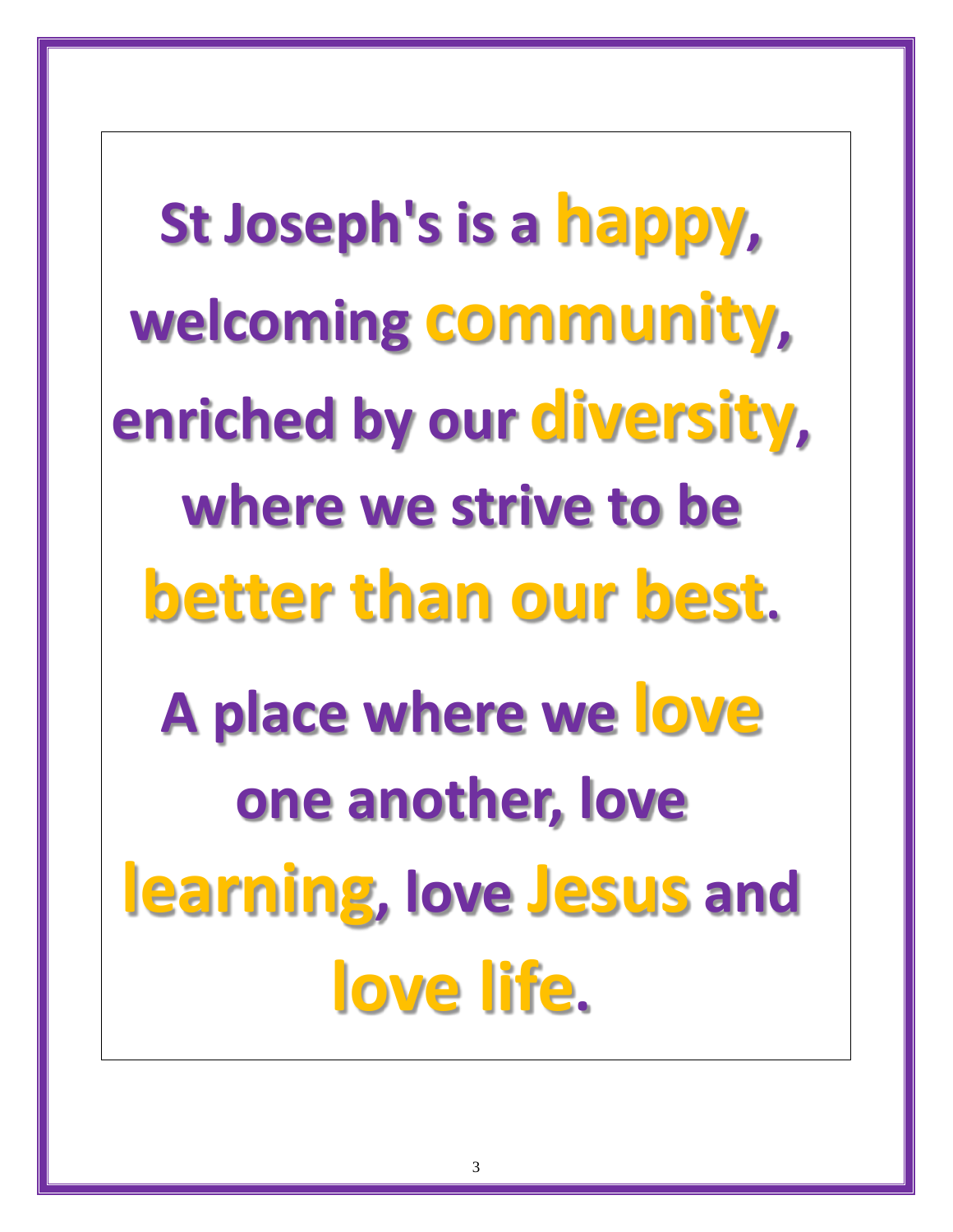The school and parents have formed a PTA, known as the "Friends of St Joseph's". They meet to organise social and fund raising events.

# **The SCHOOL DAY**

The length of the school day is slightly different for different age groups.

| Nursery class              | 8.50 am to 11.50 am for morning children<br>12.20 pm to 3.20 pm for afternoon children<br>8.50am to 3.20pm for 30 hours children |
|----------------------------|----------------------------------------------------------------------------------------------------------------------------------|
| <b>Reception Class</b>     | 8.50 am to 11.50 pm<br>1.10 pm to 3.20 pm                                                                                        |
| Key Stage 1 (aged 4 to 7)  | 8.50 am to 10.30 am<br><b>Break</b><br>10.45 am to 11.50 am<br>Lunch<br>1.10 pm to 3.20 pm                                       |
| Key Stage 2 (aged 7 to 11) | has the same times as Key Stage 1 but their morning<br>session ends at 12.00 noon.                                               |

Doors open at 8.50am to allow the children to come straight into school where they will be greeted in the classroom by their class teacher. The bell for the morning session goes at 8.55am to allow for prompt registration. The playground is supervised throughout the morning, and midday breaks.

The teaching day for pupils is 4 hours 35 minutes for infants and 4 hours 45 minutes for juniors.

## **COLLECTIVE WORSHIP**

Collective Worship is undertaken daily and is usually class based, except for Mondays and Fridays when we have whole school Liturgical Prayer. We celebrate Mass at the beginning and end of each term and Key Stage 2 classes have the opportunity for individual Class Masses on a termly basis. Liturgical Prayer are a regular feature of our collective worship arrangements and parents are invited to attend those led by classes on a Friday morning and others marking special occasions.

## **SACRAMENTAL PREPARATION**

Preparation for the sacraments of Holy Communion and Reconciliation takes place in Year 4. Preparation is based in school supported by our parish priest, our staff and parents, and a team of catechists.

# **THE SCHOOL YEAR 2021-2022**

The school year is 190 days for pupils and 195 days for staff. Parents will receive advanced notice of in-service training days or changes caused by emergencies.

A copy of term dates is attached for your reference in Appendix 2.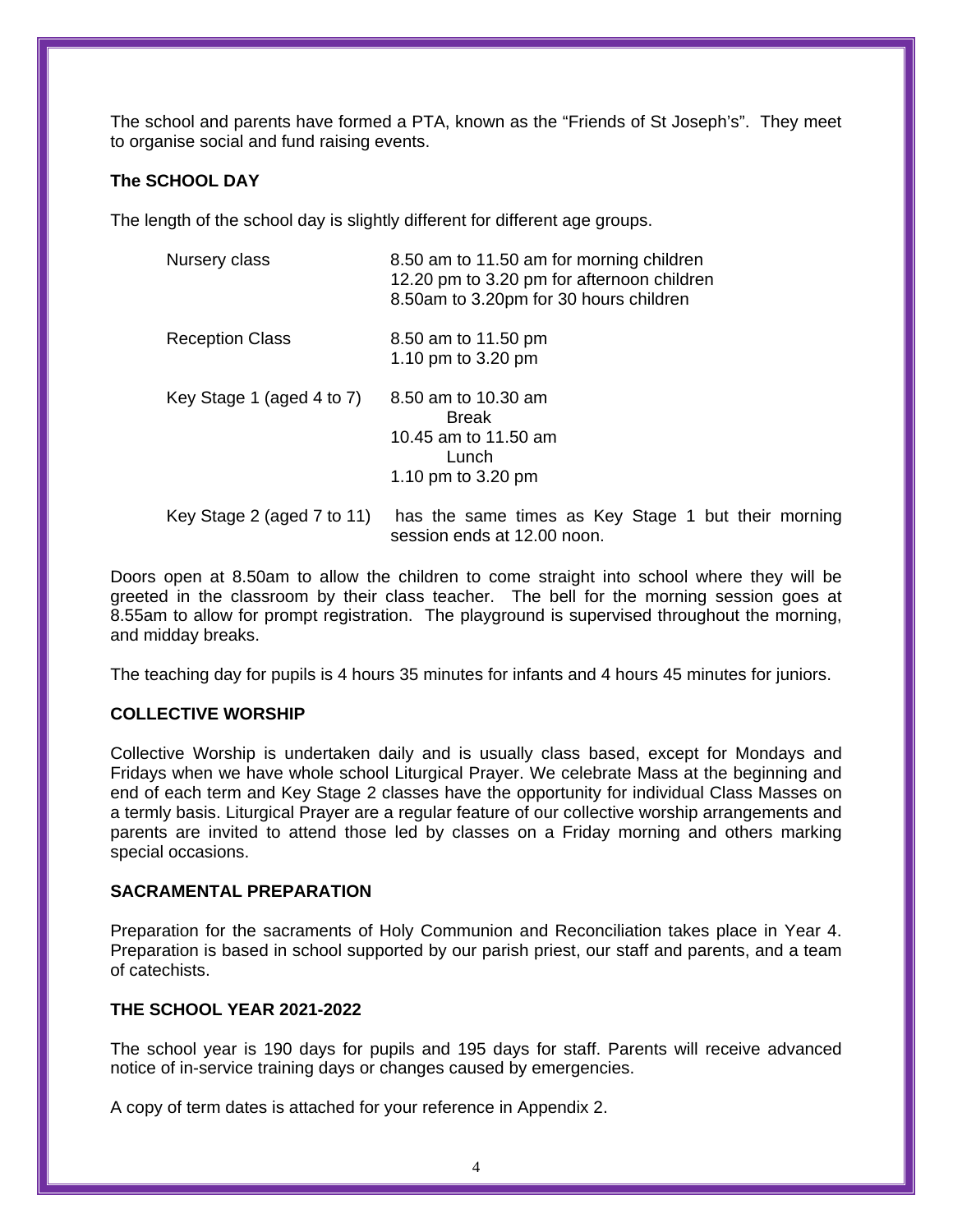SATs week for Year 6 is week beginning 9 May 2022.

# **AIMS OF THE SCHOOL**

We aim to provide a warm, safe, happy, responsible and well-ordered community in which the children can learn and be valued as individuals. We will seek to achieve this by:

- **F** Promoting and treasuring Christ's values and the values of the Gospels through daily living and teaching.
- **Providing an inclusive environment for all members of our school community, thus** enabling equal opportunities to be practiced and fostered by all, regardless of age, gender, race, culture, faith, disability and social background.
- **Ensuring that our curriculum is broad, balanced, relevant and suitably challenging** and differentiated, to meet the learning needs of our children.
- **Providing the best possible learning experiences both in and out of the classroom,** thus ensuring our children have a social responsibility that encompasses both local and global responsibility in becoming true citizens.
- $\overline{\phantom{a}}$  Creating an ethos where the efforts and achievements of children and staff are valued, celebrated and communicated through an atmosphere of praise, reward and fun.
- Fostering a genuine partnership between home, school, and parish, which is productive in supporting the interests of the child, and in enabling them to fulfil their educational and social potential.

In this way we seek to work with parents to fulfil each child's intellectual, spiritual, moral, cultural and social development.

#### **ST. JOSEPH'S SCHOOL STAFF**

Miss S Everett

#### **Teachers:**

| <b>Name</b>                | <b>Title</b>              |
|----------------------------|---------------------------|
| Miss S M Brown             | Headteacher               |
| Mrs A Toward               | Deputy Headteacher        |
| Miss M Banks               | <b>Class Teacher</b>      |
| Miss C Brack               | Class Teacher             |
| Mrs L Forbister            | <b>Class Teacher</b>      |
| Miss L Forbister           | Class Teacher             |
| Miss H Gillingham          | Class Teacher             |
| Mrs S Mills                | <b>PPA Teacher</b>        |
| Miss R Oliver              | <b>Class Teacher</b>      |
| Mrs L Stennett             | <b>Class Teacher</b>      |
| Mrs L Teasdale             | <b>Class Teacher</b>      |
| <b>Non-Teaching Staff:</b> |                           |
|                            | ⌒<br>$\sim$ $\sim$ $\sim$ |

Mrs E Archer Support Staff<br>
Miss S Everett Support Staff Miss B Hudson Support Staff Mrs C Hughes Support Staff Mrs A Moore Support Staff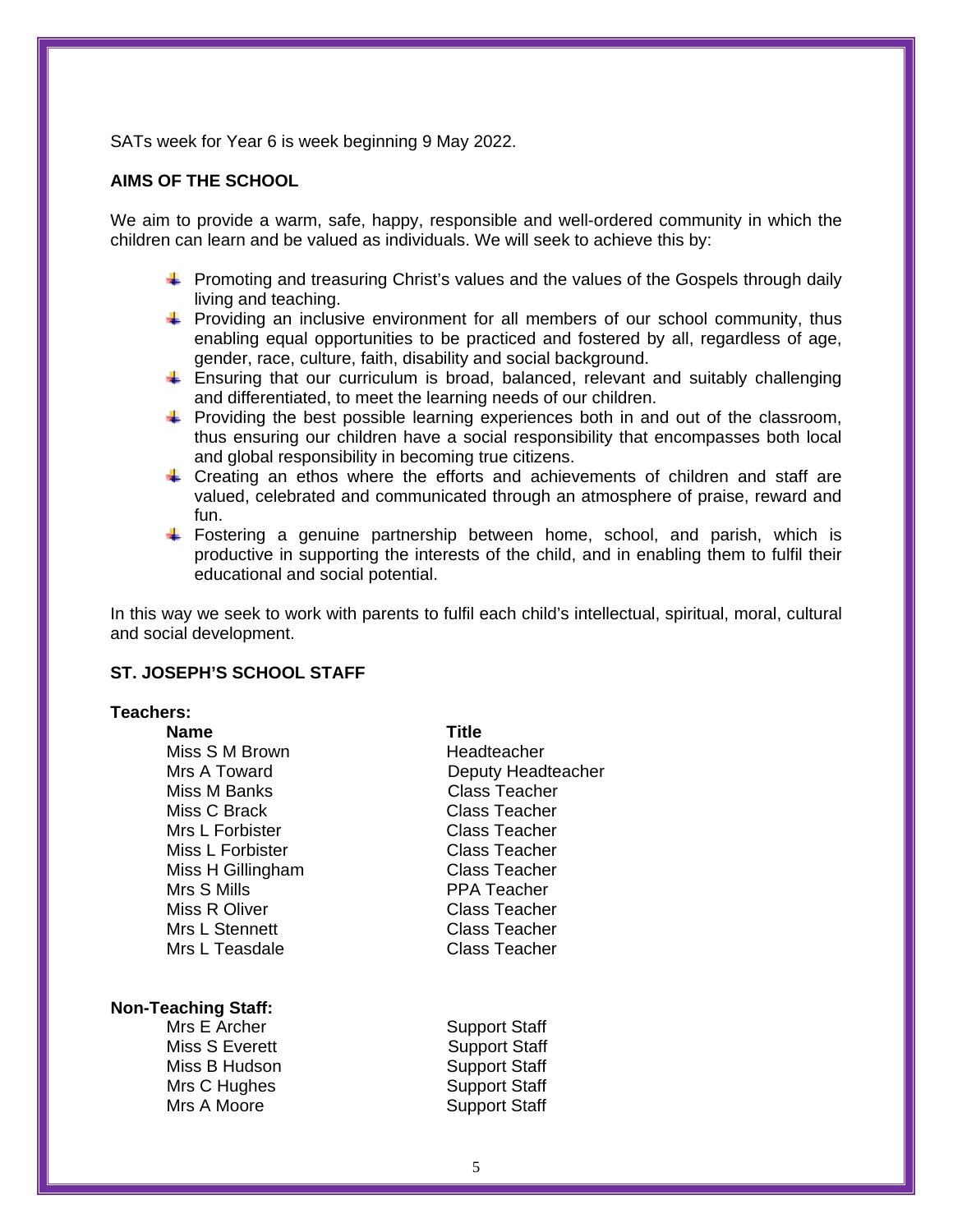| Mrs K Proud        | <b>Support Staff</b>          |
|--------------------|-------------------------------|
| Mrs C Smith        | <b>Support Staff</b>          |
| Mrs A Swinhoe      | <b>Support Staff</b>          |
| Mrs E Zientek      | <b>Support Staff</b>          |
| Mrs R Bettinardi   | Lunchtime Assistant           |
| Mrs D Catcheside   | Lunchtime Assistant           |
| Mrs G Dixon        | <b>Lunchtime Assistant</b>    |
| Mrs K Gorzelanczyk | Lunchtime Assistant           |
| Mrs W Park         | Lunchtime Assistant           |
| Mrs M Potts        | Lunchtime Assistant           |
| Mrs R Reay         | Lunchtime Assistant           |
| Mrs S Collier      | <b>School Cleaner</b>         |
| Mrs J Hewitt       | <b>School Cleaner</b>         |
| Mr D McNally       | <b>School Cleaner</b>         |
| Mr B Varughese     | <b>School Cleaner</b>         |
| Mr J Farrer        | <b>Site Supervisor</b>        |
| Mrs N Atkinson     | <b>Office Manager</b>         |
| Mrs P McKenzie     | <b>Administrative Support</b> |

# **ST. JOSEPH'S SCHOOL GOVERNORS**

The Governing Body of St. Joseph's RC Primary School is made up of parents, members of the local community known as Foundation Governors and Parent Foundation Governors, one staff governor and a representative of the Local Authority. The full Governing Body meets at least once per term although all governors are members of at least one committee of the Governing Body which meet more regularly.

The Governing Body are responsible for many areas of school life including policy development, the curriculum, financial management, recruitment, premises management and the production of the school's annual School Improvement Plan.

Your current governors are:

| Mrs P Martin-King<br>Miss D English |
|-------------------------------------|
| Mrs R Bettinardi                    |
| Mr A Bernal                         |
| Ms E Brooks                         |
| Mr J Pallister                      |
| Mrs R Sojo                          |
| Miss T Thomas                       |
| Miss S Brown                        |
| Mrs A Toward                        |
|                                     |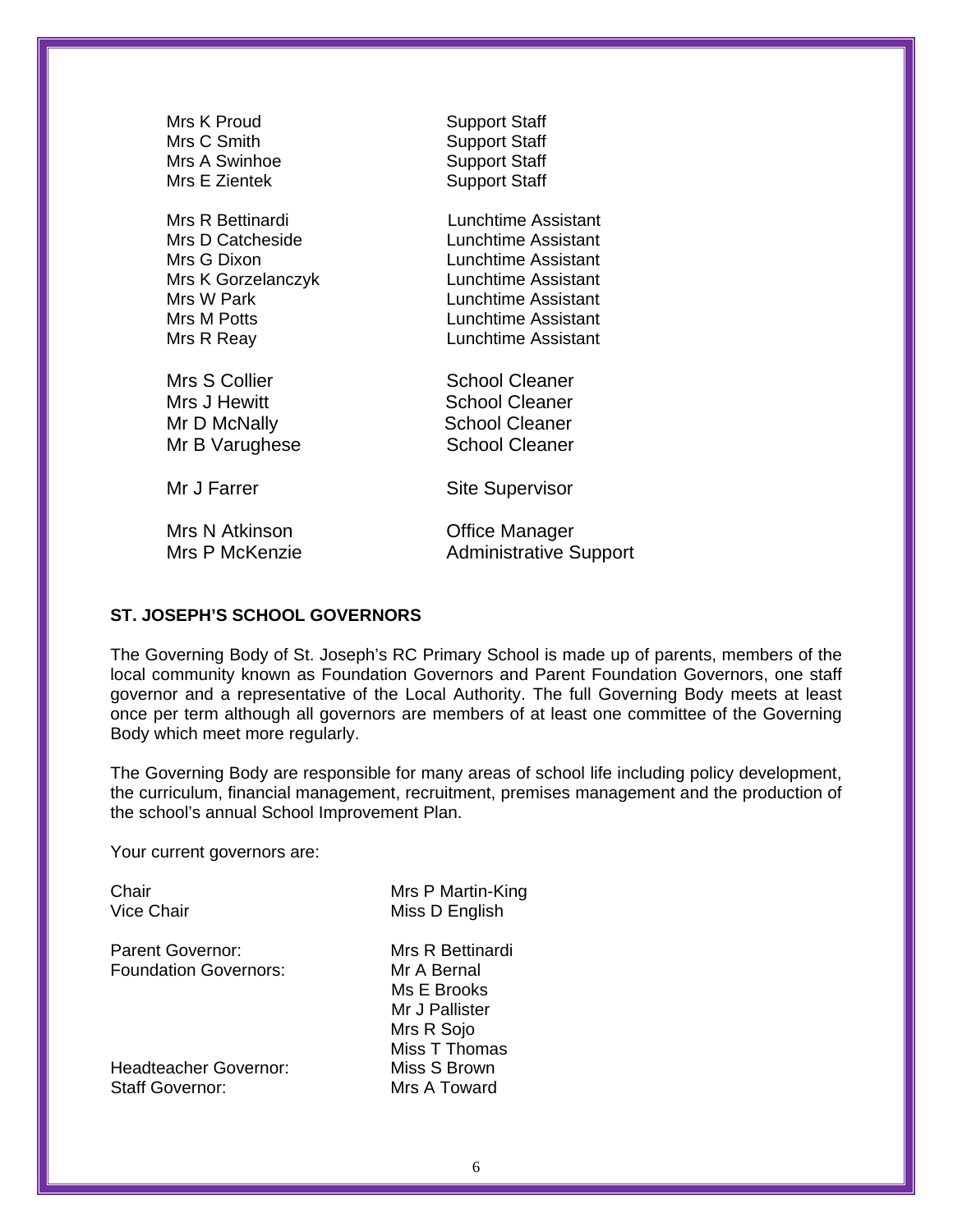Clerk to the Governing Body: c/o Specialist Minute Taking Team South Tyneside Council Westoe Road, South Shields NE33 2RL

Governors are also linked to specific curriculum areas within school e.g. English, Mathematics, Special Educational Needs and special areas of interest e.g. Safeguarding Children, Equal Opportunities. They visit school regularly and play an active and important role in the management of the school.

## **VISITING THE SCHOOL AND ADMISSIONS**

If after having read this prospectus you would like to know more please bear the following in mind about visits.

Choosing a school – if you are choosing a primary school we are always happy to meet new parents and children, but please make sure there is someone free to see you. It is always best to telephone first and make an appointment – if you would like to see our school at work we would be happy to show you around.

Admissions to the nursery class are dealt with at the school. Names for the nursery class are accepted from a child's second birthday.

Children can join the reception class at the beginning of the school year in which they will be five. Once a child has a place in the nursery or reception class, they begin attendance on a phased basis in accordance with the procedure recommended by the Local Authority. Full details about school and nursery admissions are contained in a booklet available free from the Admissions Section of the Local Authority based at the Civic Centre. A reference copy of this booklet is available at the school and your branch library.

# **ADMISSION FOR PUPILS WITH DISABILITIES**

The school does not discriminate against pupils with disabilities within the admissions criteria. Consultation between school, parents and the Local Authority will always be given the highest priority in order to facilitate effective admissions procedures into the school.

## **CLASS ORGANISATION**

St. Joseph's is a one form entry school. Our classes contain pupils across the whole range of ability. At the end of the school year, children move automatically to the next year group, until it is time to transfer to secondary school. Apart from specific individual circumstances described under the heading 'Special educational Needs', children receive all their teaching as part of their class. This teaching may be individual, in small groups, whole class group or school based, as is appropriate to the task.

# **PASTORAL CARE**

Each class teacher is responsible for most of the teaching their class receives. Class teachers also look after a wide range of the children's other needs, including acting as the main link with parents. Each teacher normally stays with their class for one year and sometimes two if a teacher moves class.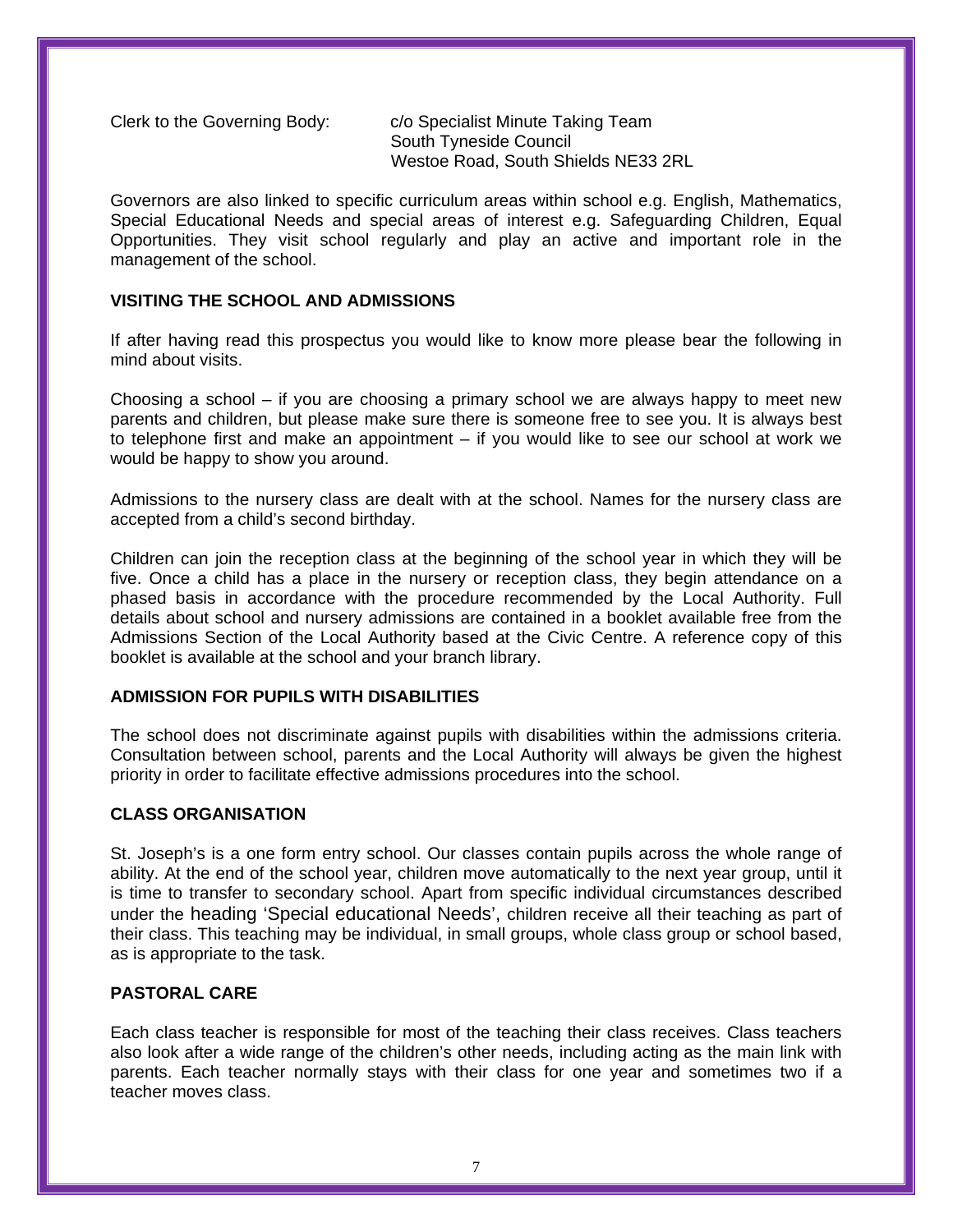#### **HOMEWORK**

Homework is set from early in the reception year throughout the school to Year 6. With our youngest pupils we endeavour to give on average 10 minutes per night increasing to on average to 30 minutes per night in Year 6. We look to, and expect from our parents, support for their children in ensuring homework is completed. The school has a tradition of laying emphasis on the development of reading. Therefore from early on, reading books are taken home for pupils to practise and extend their reading. This enables parents to listen to their children read and gain an appreciation of their progress. Work relating to Mathematics, English, Science, or other aspects of the curriculum, may be given. Within Key Stage 1 this will involve, for example, worksheets relating to the core subjects or design technology projects.

Sometimes the child will be asked to find out information relating to a given subject topic he/she is covering in the school. At the lower end of Key Stage 2 work will be given on Mathematics and English tasks. Extended topics are sometimes given which are cross curricular and designed to be open ended both in length and time. In Year 6 work related to the core subjects is given to practise, extend and revise knowledge and skills to be assessed in the end of Key Stage SATs.

The teaching staff greatly appreciate the interest and support which is given by parents. We feel this is a vital ingredient to the successful completion of homework tasks.

# **GOOD BEHAVIOUR AND ANTI BULLYING**

It is a primary aim of our school that every member of the school community feels valued and respected and that each person is treated fairly and well. We are a caring, Christian community whose values are built on mutual trust and respect for all.

Our overall aim is positive praise and reward thus supporting good, well mannered, caring behaviour. We do this on a weekly basis with an Achievement Assembly.

From time to time, poor behaviour occurs and sanctions are required. These usually take the form of loss of privileges. In accordance with the school's policy and Local Authority regulations, there is no corporal punishment. Further sanctions, including exclusion, will be used in exceptional circumstances.

It is essential that school and home work together. Our aim is simply to encourage and develop self-discipline in every child, to enable each one to become a responsible member of our school community.

We are very proud of the behaviour of our children at St. Joseph's, both in and out of school. We have very few behaviour concerns and feel that parental support is excellent in maintaining this position.

We take firm measures to ensure that all our staff, pupils and visitors to the school can be sure that the school is safe and secure. The governors have developed a wide range of procedures for reporting and dealing with bullying in all its forms. Information about these procedures is published on our website and also available directly upon request. We expect the support of all parents in keeping school safe and secure.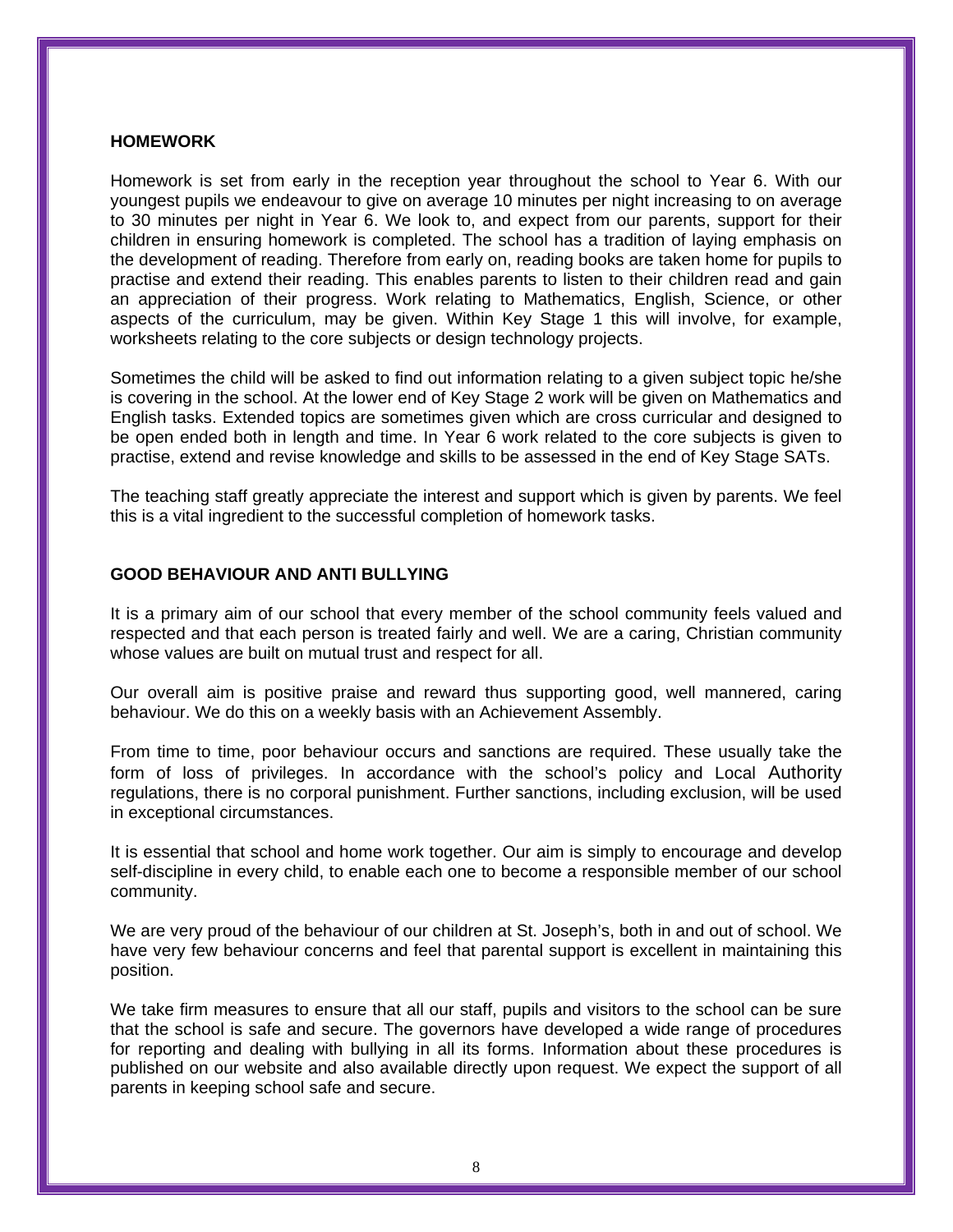## **ACCESSIBILITY**

St. Joseph's school is fully accessible and we respond positively to children with a range of disabilities. Pupils are admitted according to our Admission Policy whether they have a disability or not.

# **EQUALITIES STATEMENT**

At St Joseph's we aim to give the best possible education to every child at our school and we recognise that a feeling of self-confidence and self-worth is essential for every child to make the most of learning opportunities offered. With this is in mind, we aim to provide an environment where children are free to develop without being discriminated against by age, gender, race, faith, language, ability, disability or social class. We value the enrichment diversity brings and firmly believe:

#### **Everyone is Equal Be Yourself Everyone Counts**

# **RACE EQUALITY STATEMENT**

The Governors and staff of St. Joseph's School are committed to working with all our communities to ensure that everyone has an equal opportunity to succeed, and that no member of the school will suffer or be disadvantaged by direct or indirect racial discrimination. At all times we will be vigilant for aspects of our work and play, which may hurt or disadvantage others. Any acts of deliberate bullying and harassment will not be tolerated. Racism in all its forms is not acceptable and will be challenged generally, but particularly where the provisions of the Race Relations Act are broken. This school will work within the provisions of the law, and do everything to meet the standards for Race Equality.

## **SAFEGUARDING CHILDREN**

Parents/Carers should be aware that the school will take any reasonable action to ensure the safety of its pupils. In cases where the school has reason to be concerned that a pupil may be subject to ill treatment, neglect or other forms of abuse, staff have no alternative but to follow SSCB (Sunderland Safeguarding Children Board procedures) and inform Children's Services Social Care of their concern.

**The Designated Person in school with responsibility for safeguarding is Miss Brown (Headteacher).**

**The Nominated Deputy safeguarding leads are Mrs Toward (Deputy Head), Mrs Forbister, Miss Forbister and Mrs Teasdale.**

**The Nominated Governor with responsibility is Ms English.**

## **PUNCTUALITY**

Please make sure that your child arrives on time with all that they need for the school day. It is of great importance that your child arrives punctually. This ensures that they are feeling positive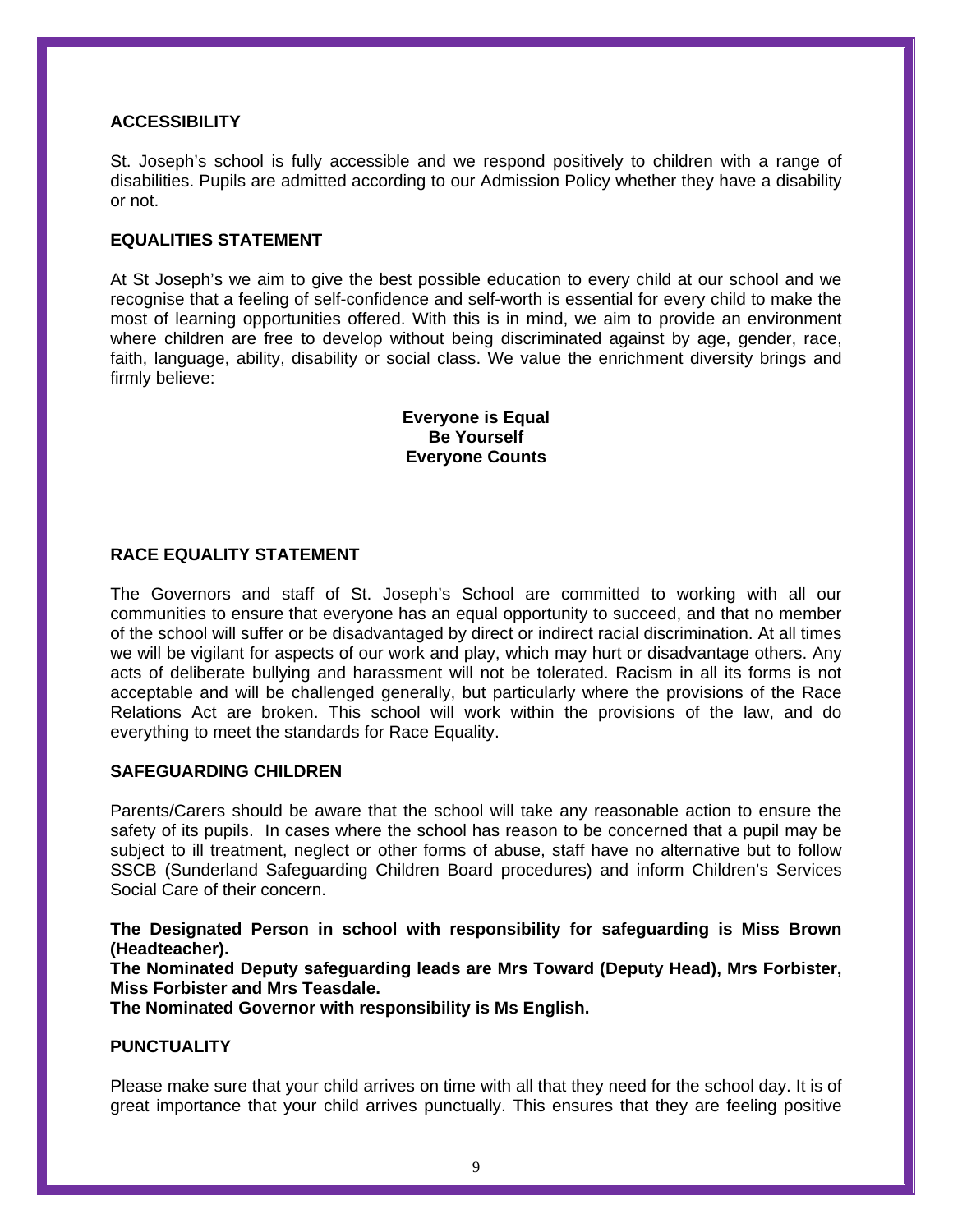about the day ahead and ready for learning. Late arrivals must use the main entrance and report to the office straight away to ensure that their safe arrival is recorded.

# **ATTENDANCE**

Your co-operation in ensuring regular attendance is crucial to your child's education and development. If your child is sick or away from school for any reason please contact the school before 9.30am on the first day of absence. If you do not let us know your child is absent the school administrator will telephone you to ensure your child is safe. This is especially important as the school is legally required to report reasons for absence. If you need to take your child out of school during the day it is very important you:

- Let us know in advance
- Collect your child from the main school office children are not allowed to leave school on their own.

You will be asked to sign your child out of school stating the time and reason. If your child is to be collected by an adult other than the parents, the school must be given the name of the person in advance to ensure our children are safe at all times.

There is a staged process where a child's attendance is a matter of concern. Any proposed absence other than illness or medical appointments requires written permission from the school. There is a form for this purpose that can be obtained from the school office, though leave will only be granted in exceptional circumstances. In line with government regulations, holidays in term time cannot be authorised. The school has the legal responsibility to refuse to authorise an absence if the stated reason is considered to be detrimental to the child's educational well being.

# **CONTACT NAMES AND TELEPHONE NUMBERS**

All parents/carers are asked for daytime telephone contact numbers. All parents/carers will be asked for the names of others who can take responsibility for their child when they are not available or in case of emergency. Only these people will be contacted in such circumstances. It is vitally important that parents/carers let us know of any change of address or new telephone number.

## **MEDICATION**

Several staff are able to administer medication under very strict guidelines. This is to protect pupils but also means all children can be included in activities where medication is necessary.

Only medication prescribed by a doctor is allowed in school and will be administered in line with our "Medicines Policy". Children capable of administrating their own medication will do so under the supervision of an identified person for medication. Parents must complete a care plan with an identified person (medically trained member of staff), for complex on going medical treatment regimes but for short term medication, ie antibiotics, a short term medication request form must be completed. All medication must be documented and appropriate permission given. Some medication requires the child to be at home in order to be effective and prevent cross infection. We ask that parents use sensible discretion in deciding when their child should return to school which can arise with a too hasty return to school.

If your child has Asthma or an Epi-Pen, it is important that you provide school with an in-date inhaler/ in-date Epi-Pen marked with your child's name. Inhalers are kept in an appropriate place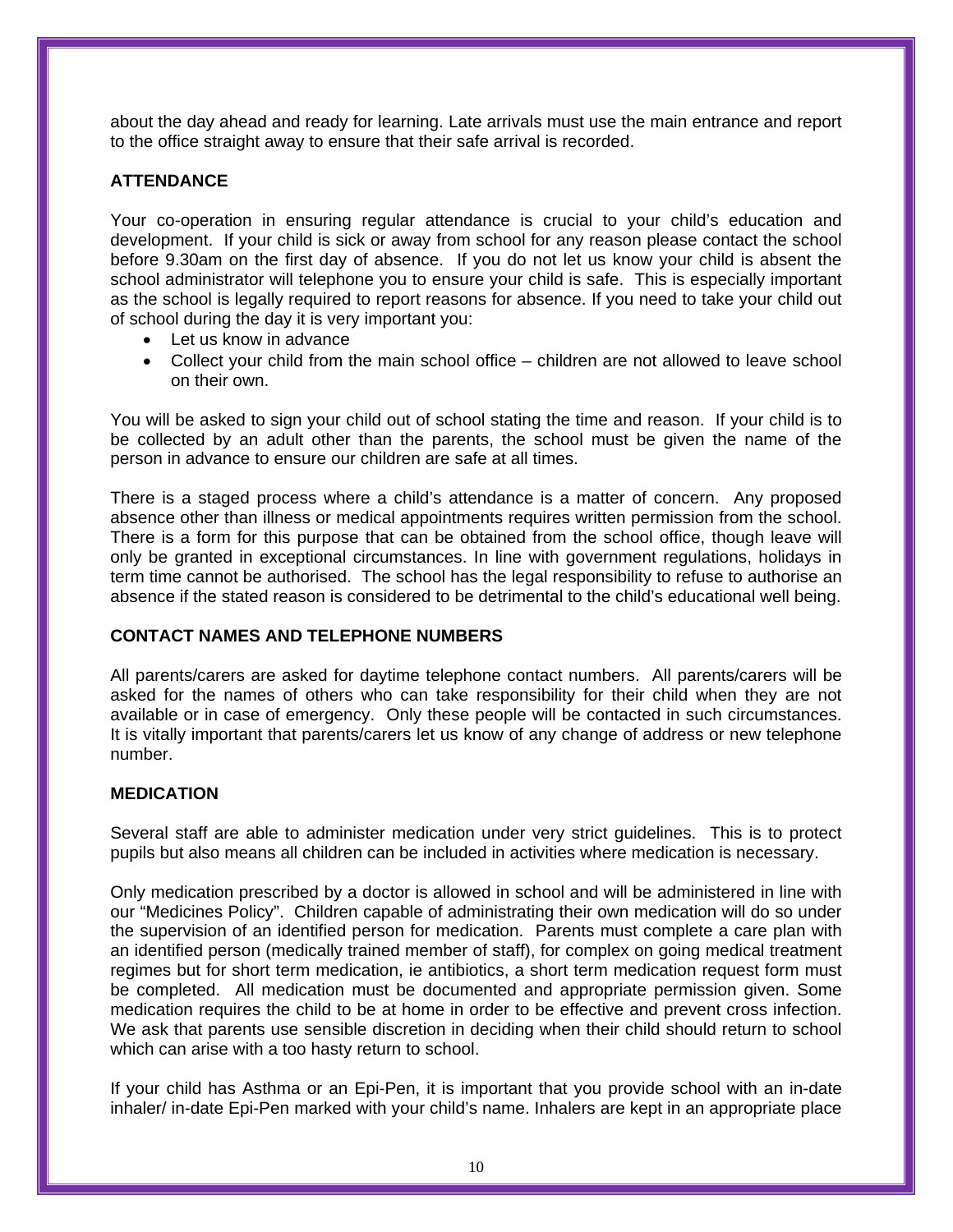in the classroom and will be available to use whenever required. It is the responsibility of parents to ensure that the inhaler/Epi-Pen is fully charged and functioning properly.

Parents must ensure that they are aware of expiry dates and replace beforehand.

It is the parent's responsibility to ensure that the school is aware and up to date of any vital medical information concerning their child.

Should you require any further information, please ask for a medication leaflet from the school office.

## **FIRST AID**

First Aid will be administrated to all minor injuries such as cuts and bruises. The school has several qualified First Aiders. We will give all children a short note to take home to alert parents that minor first aid has been administrated. In the case of more serious illness or accident at school, parents/carers will be informed as soon as possible. It is also crucial that parents provide information about specific medical conditions that may affect their child whilst in school to ensure that we will provide excellent care for your child.

# **VISITORS TO SCHOOL**

All visitors are asked to report to the main office and sign in. If parents/carers would like to speak to a class teacher, please go to the school office first. The office staff will inform the class teacher of your arrival. Please do not enter the school through the children's entrances. This protects your child whilst in school and yourselves in case of fire.

**This is a No Smoking school. Please do not smoke on school premises, including the playground.**

**Dogs are not allowed onto school premises, (except guide dogs).**

## **ARRANGEMENTS FOR LUNCH IN SCHOOL**

Dinner money should be paid via ParentPay. Should you wish to change any arrangements (from a hot meal to a packed lunch) please let us know well in advance in writing, (at least one calendar month), both to ease administration and to avoid children becoming confused or distressed.

# **All children in Reception and Key Stage 1 are required to have a free school meal or bring a packed lunch from home.**

Special diets can be catered for upon production of medical letters.

Some of our Key Stage 2 children bring a packed lunch. The supervision and clearing arrangements are especially important and we suggest that a healthy packed lunch should contain a variety of items that could include:

- Bread as part of a sandwich Dried fruit and raisons
	-
- Fresh fruit and/or vegetable Plain biscuit or cake as a treat
	-
- 
- Yoghurt  **Water/milk/fruit juice**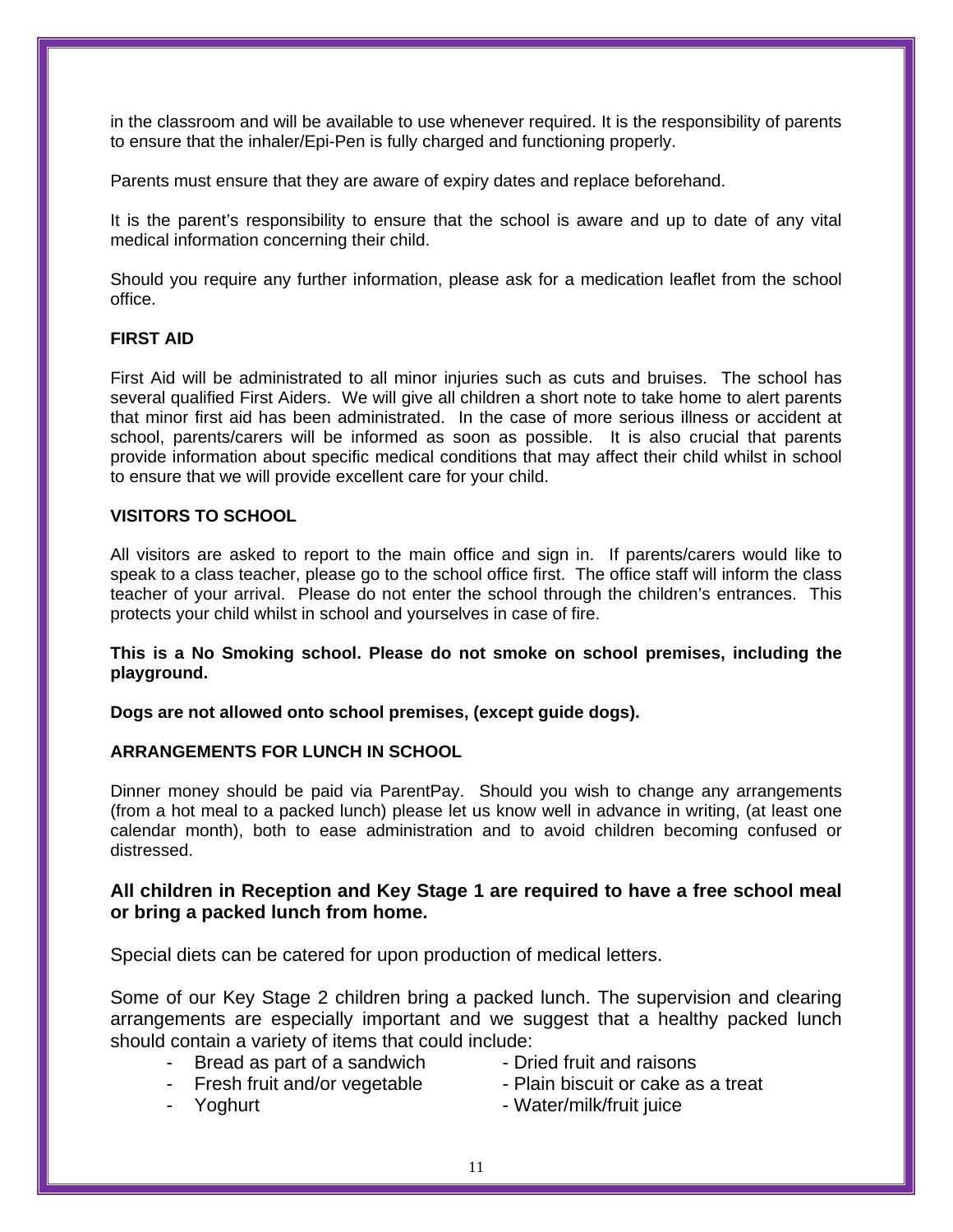- Could you make sure that the packed lunch is made up in a neat box or bag and labelled with your child's name and class.
- Forther Drinks should be suitable (not fizzy) and contained within secure containers kept within the lunch box/bag. Glass bottles are not allowed for safety reasons. Bottles with sports tops are particularly suitable as they do not need opening.
- $\ddot{\phantom{1}}$  Children are requested to take unfinished food and containers home, so that parents can monitor what their child is eating.
- $\ddot{\phantom{1}}$  If you send your child to school with a packed lunch please note that we do not have any special storage areas for packed meals or means of refrigeration especially during the warm summer months when keeping food cool is more difficult than at other times.

Some families will be eligible to receive free school meals. More information and how to apply can be found at https://www.togetherforchildren.org.uk/parents-carers/free-school-meals.

#### **UNIFORM AND PE KIT**

Children need comfortable, hard-wearing clothes for school, which are also inexpensive and easy to wash. Unless it is a special occasion organised by the class teacher or the school, please do not send your children in their best clothes.

Our school uniform is important to us and a source of pride. It costs no more than other garments and is both a unifying factor and a source of pride in St Joseph's School. It is one way in which we identify ourselves as a school family and it promotes a strong, cohesive school identity which supports high standards and expectations in all areas of school life Purple sweatshirts, purple cardigans, ties, white polo shirts, shirts, white PE tops, backpacks, PE bags, book bags, plimsolls and coats can be ordered from Little Gems or online at https://theschooloutfit.co.uk/collections/st-josephs-r-c-primary-school-sunderland.

Grey skirts and trousers can be readily purchased from a number of stores and supermarkets as can black shoes. Black plimsolls are also required to be worn indoors.

**Parents are requested to ensure that all articles of clothing are clearly marked with their child's name.** This is important because children change for P.E. and games and items of clothing are easily mislaid.

In the interests of health and safety, the Governors' policy is that **NO jewellery**, including earrings, rings or necklaces are to be worn to school. If you wish to have your child's ears pierced, the Governors advise that you arrange this to be done at the beginning of the summer holidays so that the wounds are healed in time to avoid the wearing of sleepers when the child returns to school.

**Make up and nail varnish are not allowed in school and extreme haircuts are not permitted.**

#### **GAMES, CLUBS AND SOCIETIES**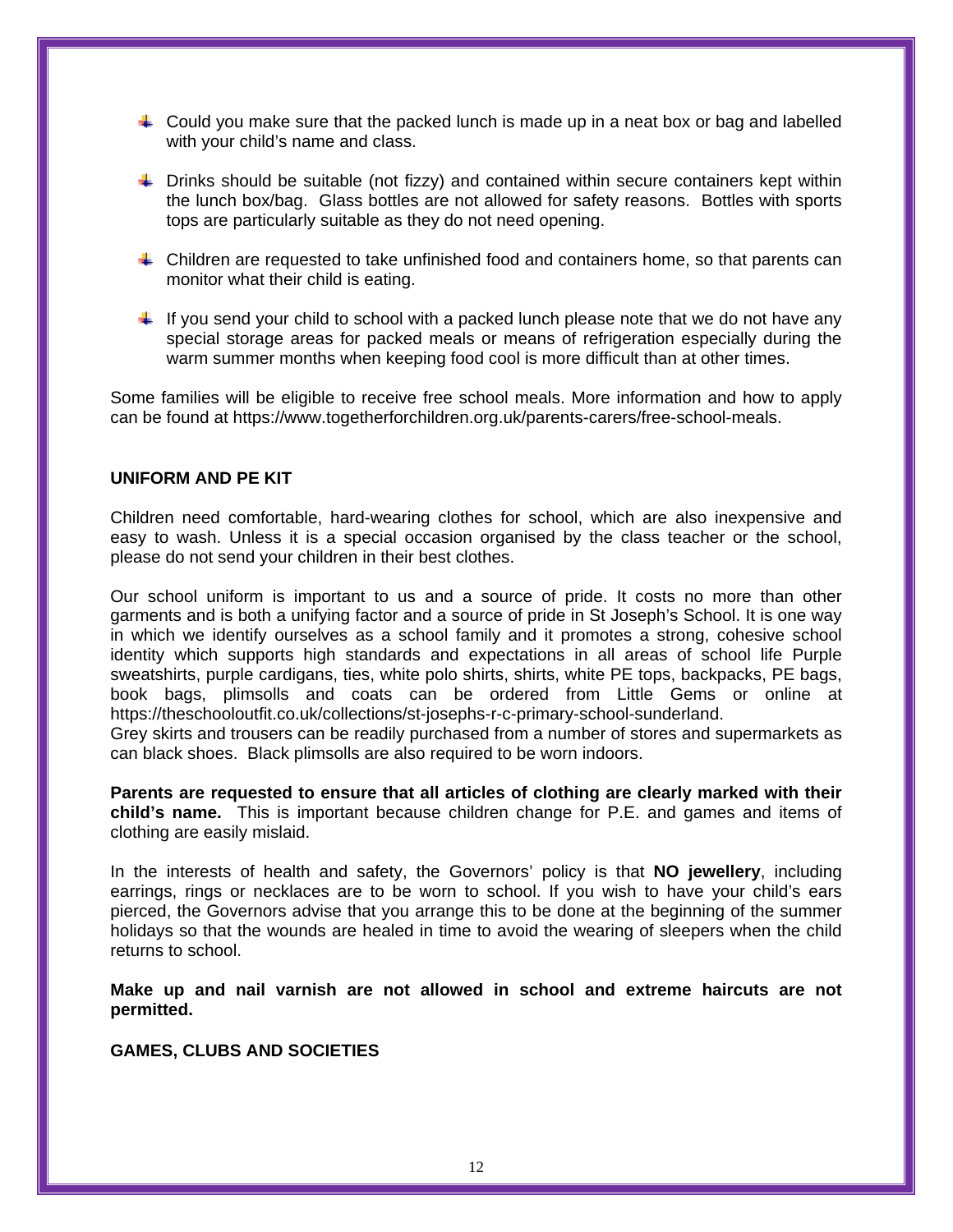A variety of clubs and activities take place at lunchtime or after school. These may change according to the level of interest and support. Some examples currently on offer include Multi Sports, Gymnastics, Choir, Violin, Saxophone, Clarinet, Drums, Guitar and Orchestra.

# **CURRICULUM**

The curriculum is not just a list of subjects taught in a school. The curriculum describes everything that goes on in the school and helps children to learn about the world around them. Any curriculum must cover all the activities in a school designed to promote the academic, spiritual, moral, social, cultural, and physical development of pupils and prepare them for the opportunities, responsibilities and experiences of life and society.

At St. Joseph's, we aim to provide all our children with a broad and balanced curriculum which develops the potential of all children in accordance with provision made under the 1998 Education Reform Act. Teachers plan the delivery of the curriculum using a balance of approaches which include: whole class, group and individual teaching as and when appropriate. We firmly believe:

- $\downarrow$  All children must be valued equally whatever stage their development and are entitled to experience the maximum sense of success and the minimum sense of failure.
- $\ddot{\phantom{1}}$  All children must be afforded equality of opportunity and not be discriminated against on the grounds of class, race, colour, gender, religion or disability.
- $\leftarrow$  Personal development is a life-long learning process.
- In helping pupils to develop personal, spiritual and moral values and a tolerance of the way of life to others.
- In helping pupils to understand the world in which they live and the interdependence of individuals, groups and nations.
- $\ddot{\phantom{1}}$  In developing in pupils the ability to appreciate critically human achievements and endeavours.
- $\ddot$  In developing in pupils lively, enquiring minds, to help them enjoy the acquisition of knowledge, to promote the ability to question and argue rationally; to encourage pupils to apply themselves to a range of tasks

The provision of education is a partnership between schools and colleges, parents and the wider community, each having contributions to make to the development of the other.

In the primary years the school's curriculum is planned with a view to the fact that children learn best when all their senses are used and tasks are seen to be relevant to their present and possible future lives.

# **ST. JOSEPH'S SCHOOL CURRICULUM**

At St. Joseph's we aim to provide a broad and balanced curriculum for all our children including the most able, those with special educational needs and those with English as an additional language.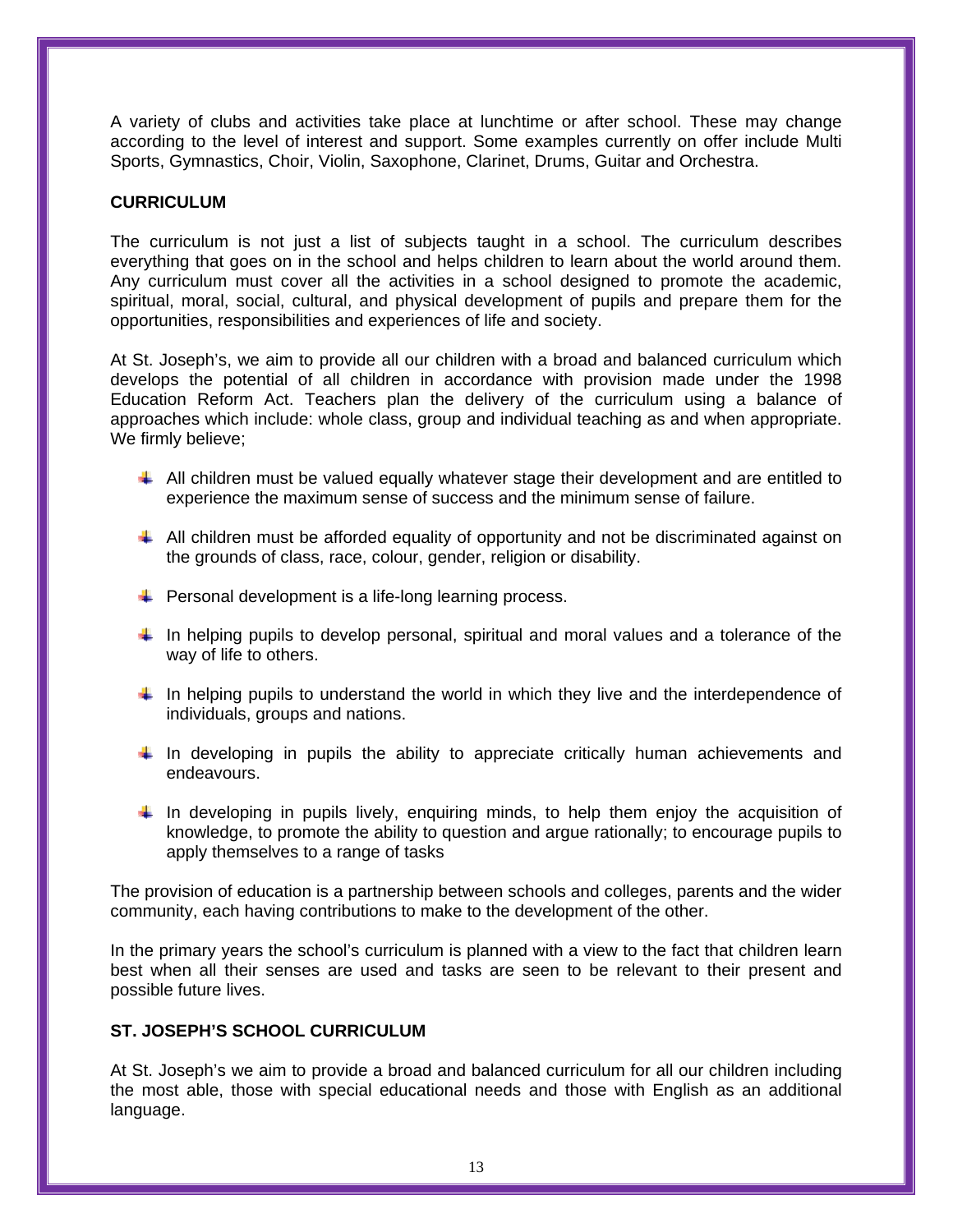# **Early Years Foundation Stage Curriculum**

At St. Joseph's RC Primary School, we follow the Early Years Foundation Stage Curriculum which enables our children to learn and develop skills, attitudes and understanding in the following areas of learning:

#### *The Prime areas:*

- **Fall Personal, Emotional and Social Development**
- **↓** Communication and Language
- **E** Physical development

#### *The Specific areas:*

- $\blacksquare$  Mathematics
- $\ddot{\phantom{1}}$  Literacy
- **↓** Understanding the World
- $\leftarrow$  Expressive Art and Design

It is important that the Foundation Stage is seen as a discreet phase in a child's development and not simply as preparation for Key Stage 1. All children learn through play with a mixture of child initiated and teacher led learning experiences. Learning takes place both indoors and in our wonderful outdoor area. As children learn best when parents and staff work closely together, we encourage a strong home/school partnership.

The Early Years Foundation Stage curriculum prepares children for the National Curriculum which starts in Year 1.

## **National Curriculum**

In September 2014, a new National Curriculum was introduced, which was a radical 'shake up' in primary schools. It is more demanding than that previously taught and forms the basis of our curriculum from Years 1-6.

More information is available on our school website.

The following table sets out the main changes:

| <b>Subject</b>     | <b>What's New?</b>                                                                                                                                                                                                                                                                                                                                                                                       |
|--------------------|----------------------------------------------------------------------------------------------------------------------------------------------------------------------------------------------------------------------------------------------------------------------------------------------------------------------------------------------------------------------------------------------------------|
| <b>English</b>     | Stronger emphasis on vocabulary development, grammar,<br>punctuation and spelling (for example, the use of commas and<br>apostrophes will be taught in KS1)<br>Handwriting - not previously assessed under the national curriculum<br>$\bullet$<br>- is expected to be fluent, legible and speedy<br>Spoken English has a greater emphasis, with children to be taught<br>debating and presenting skills |
| <b>Mathematics</b> | Five-year-olds will be expected to learn to count up to 100<br>$\bullet$<br>(compared to 20 under the previous curriculum) and learn number<br><b>bonds to 20</b> (currently up to 10)<br>Simple fractions (1/4 and 1/2) will be taught from KS1, and by the end                                                                                                                                         |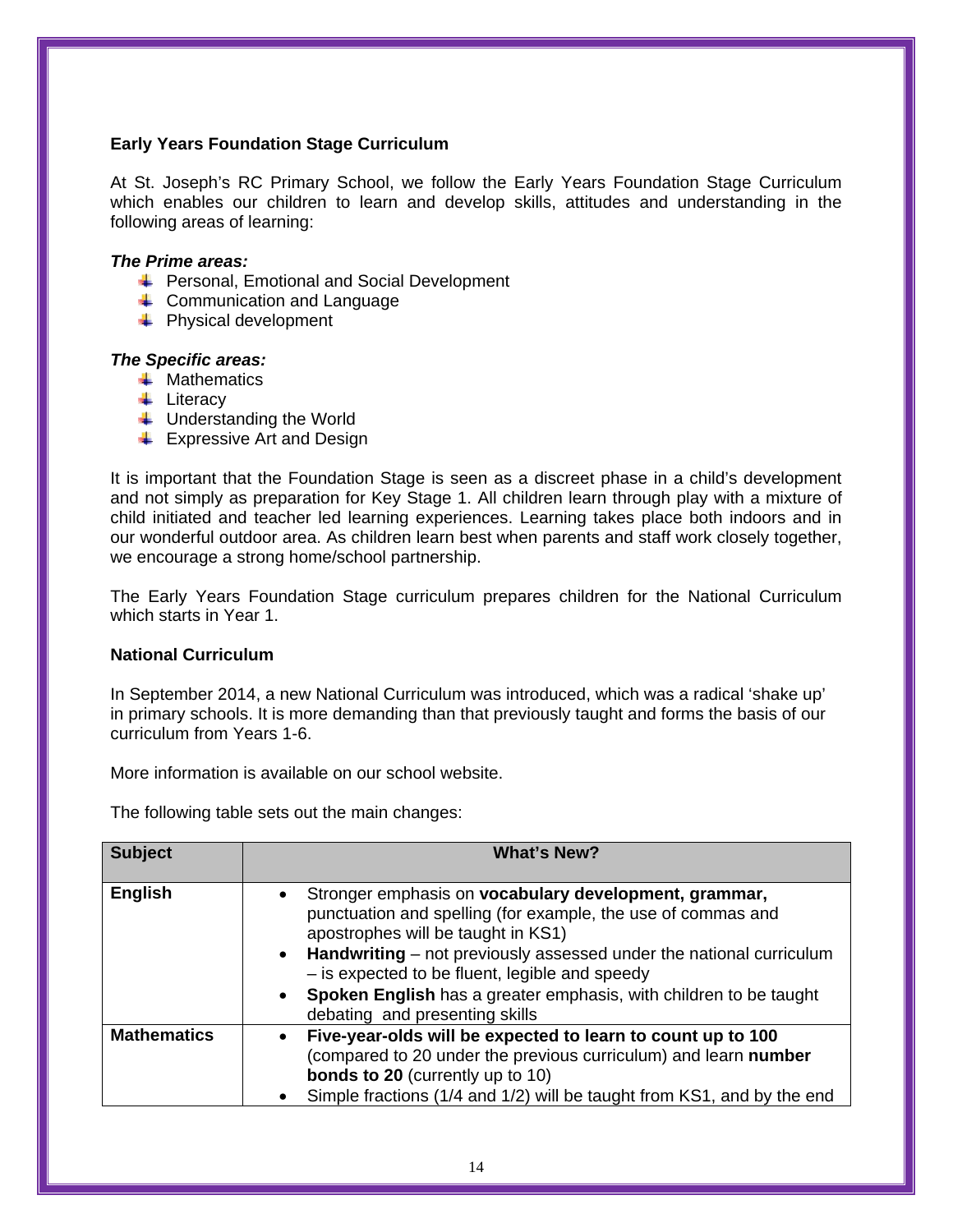|                   | of primary school, children should be able to convert decimal fractions<br>to simple fractions (e.g. $0.375 = 3/8$ )                        |
|-------------------|---------------------------------------------------------------------------------------------------------------------------------------------|
|                   | By the age of nine, children will be expected to know times tables up                                                                       |
|                   | to 12x12 (currently 10x10 by the end of primary school)                                                                                     |
|                   | Calculators will not be introduced until near the end of KS2, to<br>$\bullet$                                                               |
|                   | encourage mental arithmetic                                                                                                                 |
| <b>Science</b>    | Strong focus on scientific knowledge and language, rather than<br>$\bullet$                                                                 |
|                   | understanding the nature and methods of science in abstract terms                                                                           |
|                   | <b>Evolution</b> will be taught in primary schools for the first time<br>$\bullet$                                                          |
|                   | Non-core subjects like caring for animals will be replaced by topics like<br>$\bullet$                                                      |
|                   | the human circulatory system                                                                                                                |
| Design and        | Afforded greater importance under the new curriculum, setting<br>$\bullet$                                                                  |
| <b>Technology</b> | children on the path to becoming the designers and engineers of the<br>future                                                               |
|                   | More sophisticated use of design equipment such as electronics and<br>$\bullet$                                                             |
|                   | robotics                                                                                                                                    |
|                   | In KS2, children will learn about how key events and individuals in                                                                         |
|                   | design and technology have shaped the world                                                                                                 |
|                   |                                                                                                                                             |
| <b>Computing</b>  | Computing replaces Information and Communication Technology (ICT), with<br>a greater focus on programming rather than on operating programs |
|                   | From age five, children will learn to write and test simple programs,                                                                       |
|                   | and to organise, store and retrieve data                                                                                                    |
|                   | From seven, they will be taught to understand computer networks,<br>$\bullet$                                                               |
|                   | including the internet                                                                                                                      |
|                   | Internet safety - previously only taught from 11-16 - will be taught in<br>$\bullet$                                                        |
|                   | primary schools                                                                                                                             |
| Languages         | A modern foreign language or ancient language (Latin or Greek)<br>$\bullet$                                                                 |
|                   | is mandatory in KS2                                                                                                                         |
|                   | Children will be expected to master basic grammar and accurate<br>$\bullet$                                                                 |
|                   | pronunciation and to converse, present, read and write in the                                                                               |
|                   | language                                                                                                                                    |

At St Joseph's we teach foundation subjects through a cross curricular approach, which we call the creative curriculum. In the creative curriculum, staff deliver half termly units of learning centred on a given theme to make learning more engaging for the children. We make use of special days and weeks, themes and a range of visitors. Visits also enhance learning and the school is keen that all pupils are able to enjoy and learn from the residential experience offered by Derwent Hill in the Lake District when they are in upper Key Stage 2.

Personal, Social and Health Education along with Citizenship are also taught in a cross curricular way, as well as through dedicated programmes such as 'Statements to Live By'. We currently hold the Healthy Schools Award and Platinum Anti-Bully award.

We have four wonderful music specialists who support curriculum delivery at St. Joseph's. Additionally, we have a thriving school choir and we offer a range of individual music tuition in chalumeau, clarinet, saxophone, violin, guitar and drums. Further details are available from the school.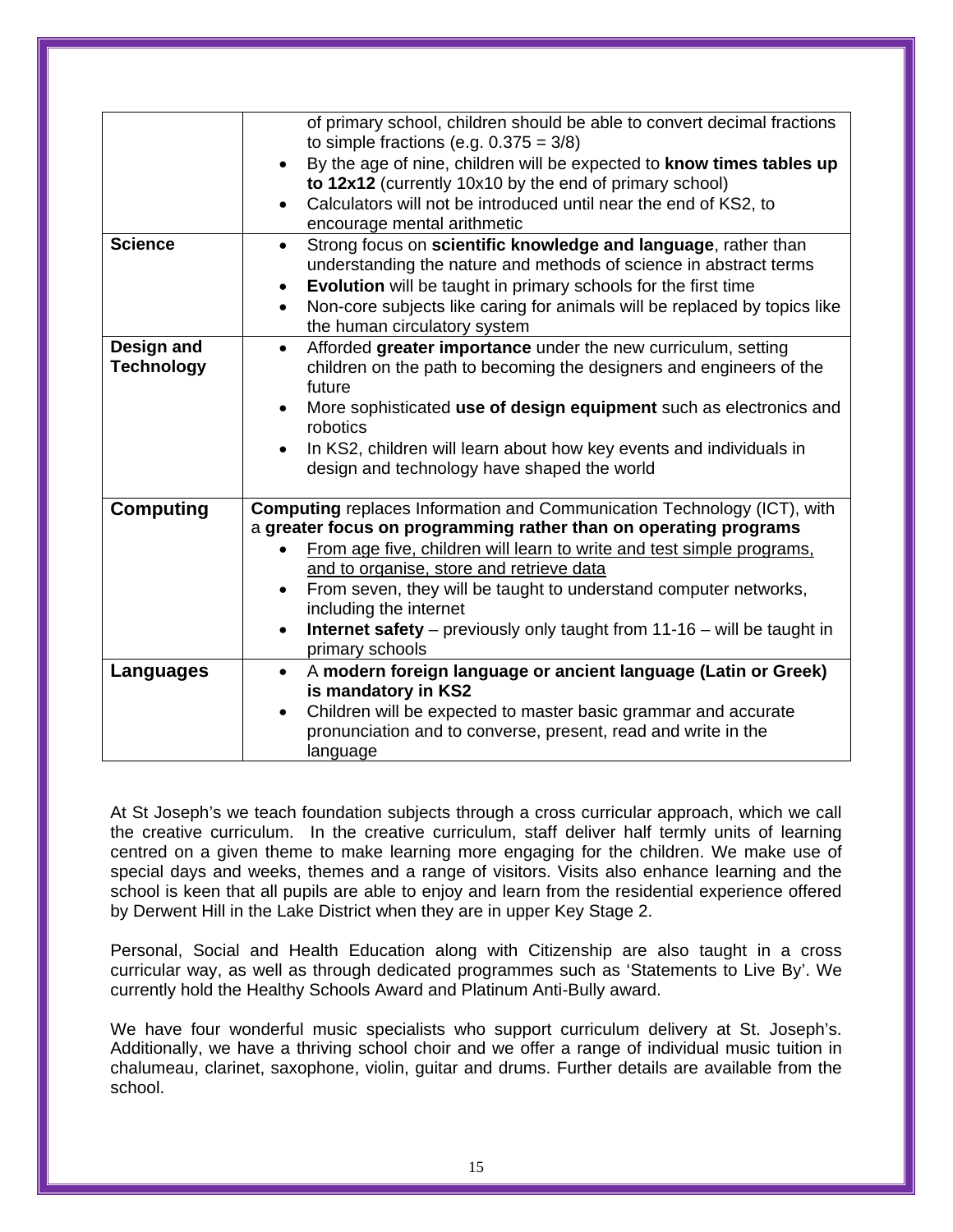Termly curriculum information is available to parents via the school website or the school office should anyone require a hard copy.

## **Religious Education and Collective Worship**

All schools are required to teach Religious Education. In Catholic Schools, however, it is regarded as a core subject accounting for 10% of the timetable. The Diocesan programme 'Come and See' is followed in all classes in school.

Parents are informed in advance of the topics to be covered through a termly leaflet distributed to all children. Topics are explored at a level appropriate to the age and experience of the children. Visits are made and visitors come to school to support learning.

The beliefs and practise of our faith permeate the day-to-day life of the school and most parents choose to send their children to St. Joseph's because it is a Roman Catholic school. Nevertheless the Governors are required to remind parents of their right to withdraw pupils from religious worship and Religious Education. However, parents are also reminded that the school exists to give a Catholic education to its pupils and that they are expected to be in sympathy with its aims and objectives. Each day begins with a corporate act of worship – class or whole school. Children also have the opportunity to worship with the parish at regular intervals in church.

# **PE, Sporting Aims and Provision**

We recognise the health benefits, social benefits and enjoyment of participation in sporting activities and are continually working to extend our provision both within the curriculum and extra-curricular activities.

The taught PE curriculum covers Dance, Athletics, Games, Gymnastics, Outdoor and Adventurous Activities. All of our junior classes, (Years 3- 6), attend swimming classes at Silksworth Community Pool. Lessons are delivered in half termly blocks and the children learn skills such as sculling, treading water and swimming strokes such as front and back crawl. Safety rules both in and out of the water are also taught.

The formal school curriculum is not used to practise full sided team games – the emphasis is on small sided games that ensure much activity by all participants. Match skills are developed via participation in festivals and competitions as appropriate to the age of the children.

Children are also encouraged to join some of the many sporting activities organised by external agencies or individuals. The school invites specialised coaches, from time to time, in a number of disciplines, to coach our pupils. These include Skipping, "Touch Rugby" and Short Tennis. All activities are open to all children; boys and girls work together as equals. Staff are committed to supporting the provision of better sporting opportunities for all.

## **Sex Education**

The school has a policy on Relationship and Health Education which has been agreed by governors. It is linked closely to the 'Ten Ten' Programme we use throughout school.

Ten Ten is a leading provider of faith-based resources for Catholic primary schools, working with tens of thousands of children, teachers and parents throughout the UK.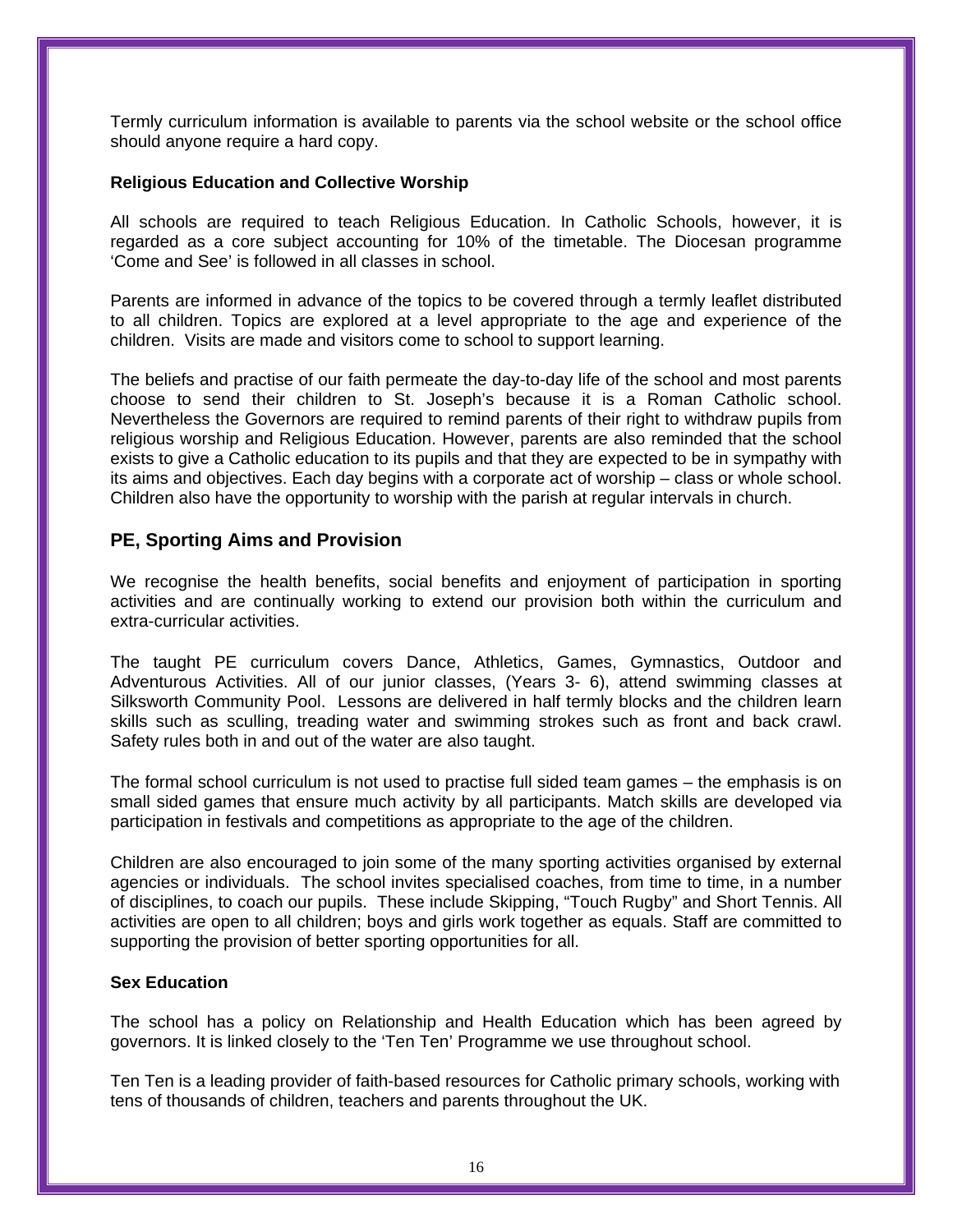The Collective Worship programme helps school communities grow in faith, love, understanding and compassion.

Following consultation with parents, Year 6 pupils are given the opportunity to discuss matters to do with puberty with the school nurse. They are able to see a video and have a discussion concerning the changes they experience. They will also discuss this in Relationship and Health Education lessons.

At any time pupils can approach their teacher to discuss matters of a personal nature.

Parents have the right to withdraw their child from sessions on sex education should they wish to do so.

#### **Special Educational Needs**

St. Joseph's School welcomes all children into its community. We ensure all children have the same opportunity to fulfil their potential and to participate in all areas of school life including access to the National Curriculum. The school takes its duties to children with SEND and disabilities very seriously and will take all reasonable steps to give children with SEND and disabilities the fullest possible access to premises and curriculum.

As a mainstream school, all of our classes are mixed ability and all teachers provide for individual differences in pupil needs and capabilities, adapting instruction through grouping within the class and careful selection of resources and teaching materials. It is our aim to provide in each class the widest and most comprehensive range of equipment and materials possible to support individual pupil needs. Specialist help is provided in the classroom wherever possible, but there are occasions when individual or small group work is appropriate.

In accordance with the existing Special Educational Needs Code of Practice, the school has established a policy, procedures and documentation to enable the special educational needs of pupils to be identified at an early stage and for relevant provision to be made. Where concern is expressed about a pupil, the procedures are set in motion. Parents are always consulted when specialist help is suggested for children and, where possible, encouraged to participate in the programme.

For the few children who experience obvious and persistent learning or behaviour difficulties, we are able to consult an educational psychologist who after consulting parents and staff, sees the child and offers advice to the school. In the case of an even smaller proportion of children, the school may need to involve other specialists in a formal assessment of complex special educational needs. In such circumstances there is always prior consultation with parents who are involved in the assessment process.

A copy of the school's Special Educational Needs Policy is available in school on request. The Deputy Head, Mrs Toward, is currently the Special Educational Needs Co-ordinator.

# **COMMUNITY LINKS**

Considerable emphasis within the school is placed on links with the community and many of our programmes of work benefit from these. Particular mention might be made of our links with the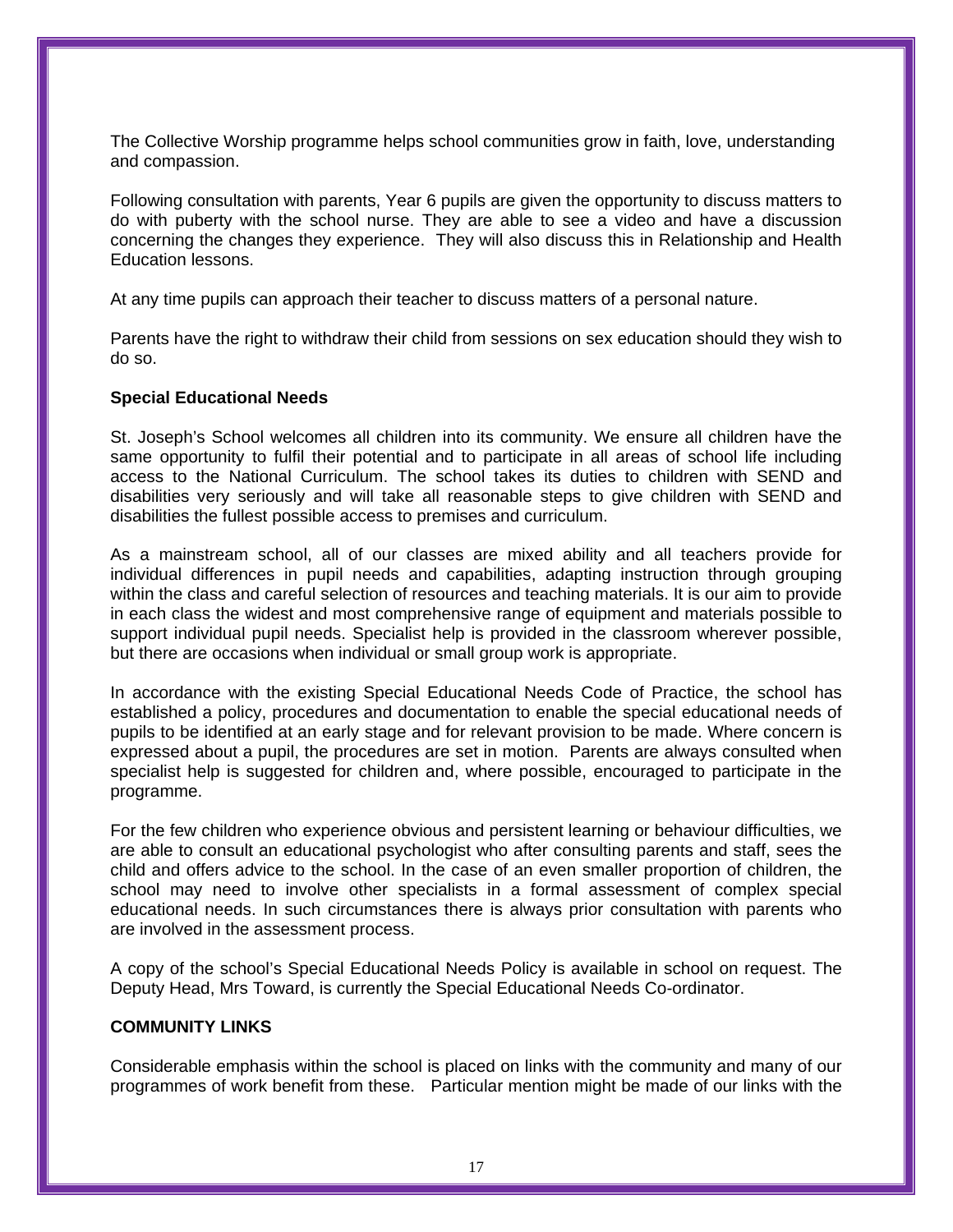Diocese, Monkwearmouth Deanery Partnership of Schools, Sunderland Echo, Sunderland Royal Hospital, CAFOD and Holy Cross Home.

# **ASSESSMENT AND REPORTING TO PARENTS**

Assessment is an on-going process throughout children's schooling as it is a vital tool for teachers when planning the school lessons.

The following statutory assessments are carried out:

| <b>EYFS</b>             | Reception baseline early in the year |
|-------------------------|--------------------------------------|
|                         | <b>End of Reception</b>              |
| <b>Phonics Test</b>     | Year 1                               |
| End of Key Stage 1 SATs | Year 2                               |
| End of Key Stage 2 SATs | Year 6                               |
|                         |                                      |

Two parents' evenings are held each year – one in the autumn term and one in the spring term. These are more formal opportunities to discuss your child (ren)'s work. A written report will be given to parents in the summer term. This will indicate progress and achievement (in line with age related expectations), as well as covering areas such as behaviour, effort, attendance and punctuality.

# **OTHER INFORMATION**

If you are considering joining us at St. Joseph's you need to be aware of:

# **OUR CHARGING POLICY**

All education during the school day is free and we do not charge for any activity undertaken as part of the National curriculum, nor materials and ingredients for things made in school, which pupils or parents do not want to keep.

The Governing Body reserves the right to make charges for the following:

- $\ddot{\phantom{1}}$  Individual music tuition which is not part of the syllabus for an examination
- $\triangleq$  Certain excursions where a third party is involved
- $\ddot{\bullet}$  Board and lodgings where a school activity involves a residential element
- $\ddot{\phantom{1}}$  The exact cost of "optional extras" i.e. things not connected directly with the national curriculum

# **Voluntary Contributions**

The school Governors have decided that, in general, charges will only ever be made for a school activity if this is the only way to guarantee the event takes place. This is most likely to apply to class visits or bringing some outside visitors (e.g. artists) into school. These activities, which relate to work in progress, are felt to have a high educational value but the policy of governors is that the school cannot subsidise these to a large extent and they can only take place if sufficient voluntary funds are received. We will always inform parents at the outset and try, however, to assist parents who would have genuine difficulty in paying including Pupil Premium pupils. If insufficient contributions are raised, however, we have the right to cancel any trip and we will make this clear to parents from the outset.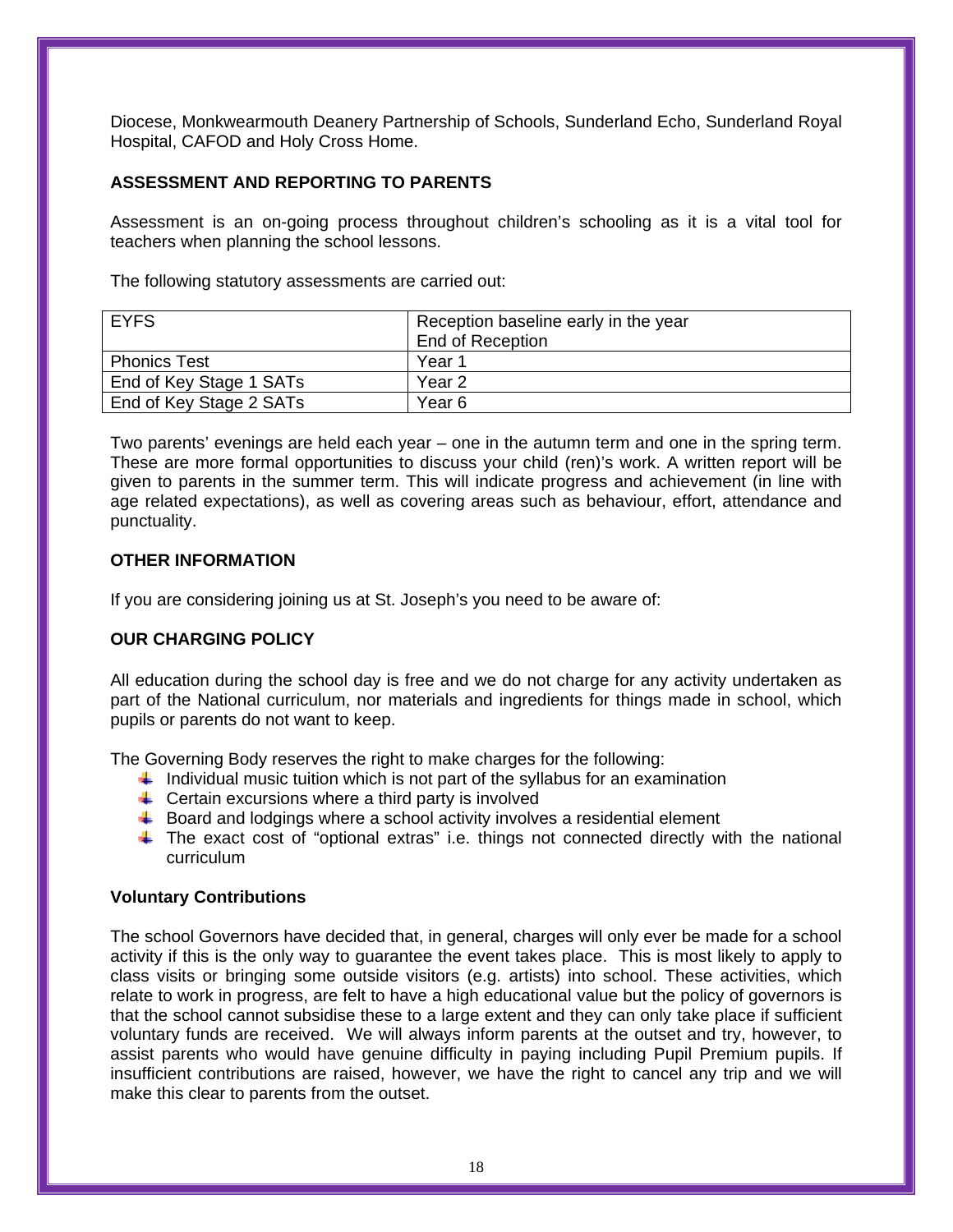The school and 'Friends of St. Joseph's' subside transport costs each year on an equal basis across all classes.

## **PARENTAL CONCERNS**

Existing parents – if you are concerned about any aspect of your child's schooling the first step is to speak to the class teacher. If it is a confidential or complex matter do not try to deal with it immediately before or after school, ask to see the class teacher at a more suitable time. Most matters can be dealt with by your child's class teacher but some things may have to be referred to the Headteacher or other senior staff. It is not always possible for the Headteacher to see a parent immediately, especially if she is in a meeting or teaching, but an early appointment will be offered.

#### **OUR COMPLAINTS POLICY**

We hope to be able to resolve any complaint parents might have. In the first instance, complaints should normally be made to the Headteacher, and in most cases we find that complaints can be dealt with successfully at this informal level. If the complaint remains unresolved, parents may approach the Governing Body. Full details of the process are available in our Complaints Policy on the school website.

## **CURRICULUM COMPLAINTS**

You have particular rights in making a complaint about:

- $\leftarrow$  curriculum provision, including RE and collective worship
- $\ddot{\phantom{1}}$  the implementation of the national curriculum
- $\ddot{\bullet}$  the availability of external qualifications
- $\triangleq$  exemptions from the national curriculum
- $\ddot{\bullet}$  the operation of charging policies

The complaint must first go to the school through the Headteacher. If the complaint cannot be resolved it may be necessary for it to be considered by the Governing Body.

If the complaint is not resolved by the Governing Body it may be referred to the Local Authority. If that fails, the complaint can be referred to the Secretary of State for Education. This procedure does not apply to complaints on matters like pupil discipline or individual teachers.

We do, of course, hope that any complaints can be resolved by the parent discussing the matter with an appropriate member of staff. However, if you do require any detailed information on complaints please speak to the Headteacher.

## **OUR POLICY ON MAKING INFORMATION AVAILABLE TO PARENTS AND OTHERS**

By law school must make certain information available for viewing by parents or members of the public. All the documents listed below are available for viewing at the school.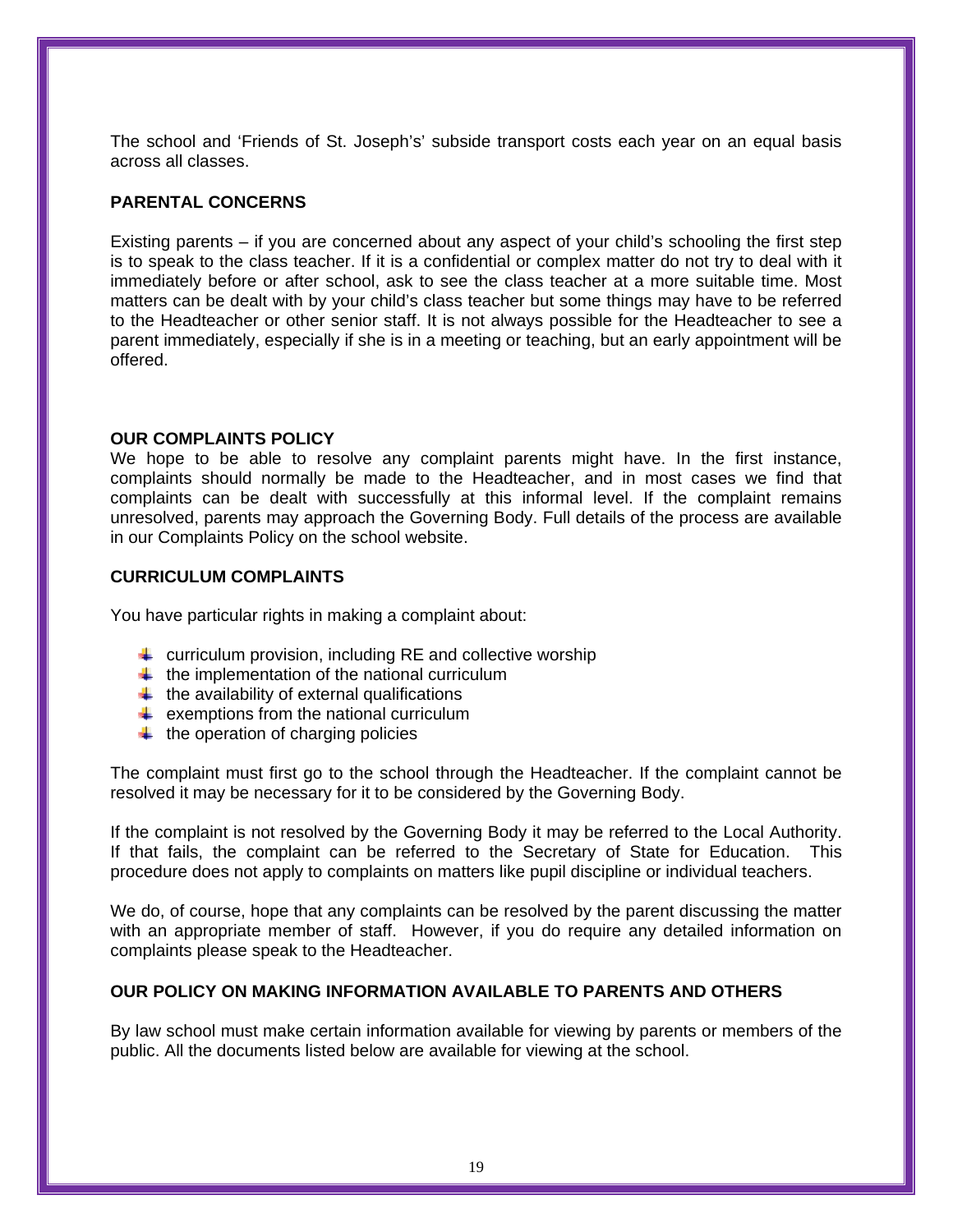- Any Statutory Instruments (including those for national curriculum subjects), circulars and administrative memoranda relating to powers and duties under the "Curriculum" section of the Education Reform Act.
- $\downarrow$  Any published HMI or Ofsted reports on the school.
- $\ddot{\bullet}$  Any schemes of work and syllabuses currently used by teachers in the school.
- $\uparrow$  A full copy of the curriculum complaints procedure.
- $\ddot{\bullet}$  The agreed syllabus for RE.

## **IN CONCLUSION**

St Joseph's is a very special school and we do our utmost to provide a warm, happy and engaging learning environment for our children. Everyone is an important part of our school family and we try our very best to make everyone feel special.

If you would like any further information about our school, please don't hesitate to contact us.

We hope this prospectus will help you and your child. Please keep it handy so that you can refer to it when necessary. Things do change from time to time and updates will be sent out as and when necessary.

Miss S Brown Headteacher

## **Appendix 1**

# ST JOSEPH'S RCVA CATHOLIC PRIMARY SCHOOL, SUNDERLAND ADMISSION POLICY 2021-2022

St Joseph's RCVA Catholic Primary School was founded by the Catholic Church to provide education for children of Catholic families. Whenever there are more applications than places available, priority will be given to Catholic children in accordance with the oversubscription criteria listed below. The school is conducted by its governing body as part of the Catholic Church in accordance with its trust deed and instrument of government, and seeks at all times to be a witness to Our Lord Jesus Christ.

As a Catholic school, we aim to provide a Catholic education for all our pupils. At a Catholic school, Catholic doctrine and practice permeate every aspect of the school's activity. It is essential that the Catholic character of the school's education be fully supported by all families in the school. We therefore hope that all parents will give their full, unreserved and positive support for the aims and ethos of the school. This does not affect the right of an applicant who is not Catholic to apply for and be admitted to a place at the school in accordance with the admission arrangements.

The admission policy criteria will be dealt with on an equal preference basis.

The governing body is the admissions authority and has responsibility for admissions to this school. The local authority undertakes the coordination of admission arrangements during the normal admission round for reception year admission in September.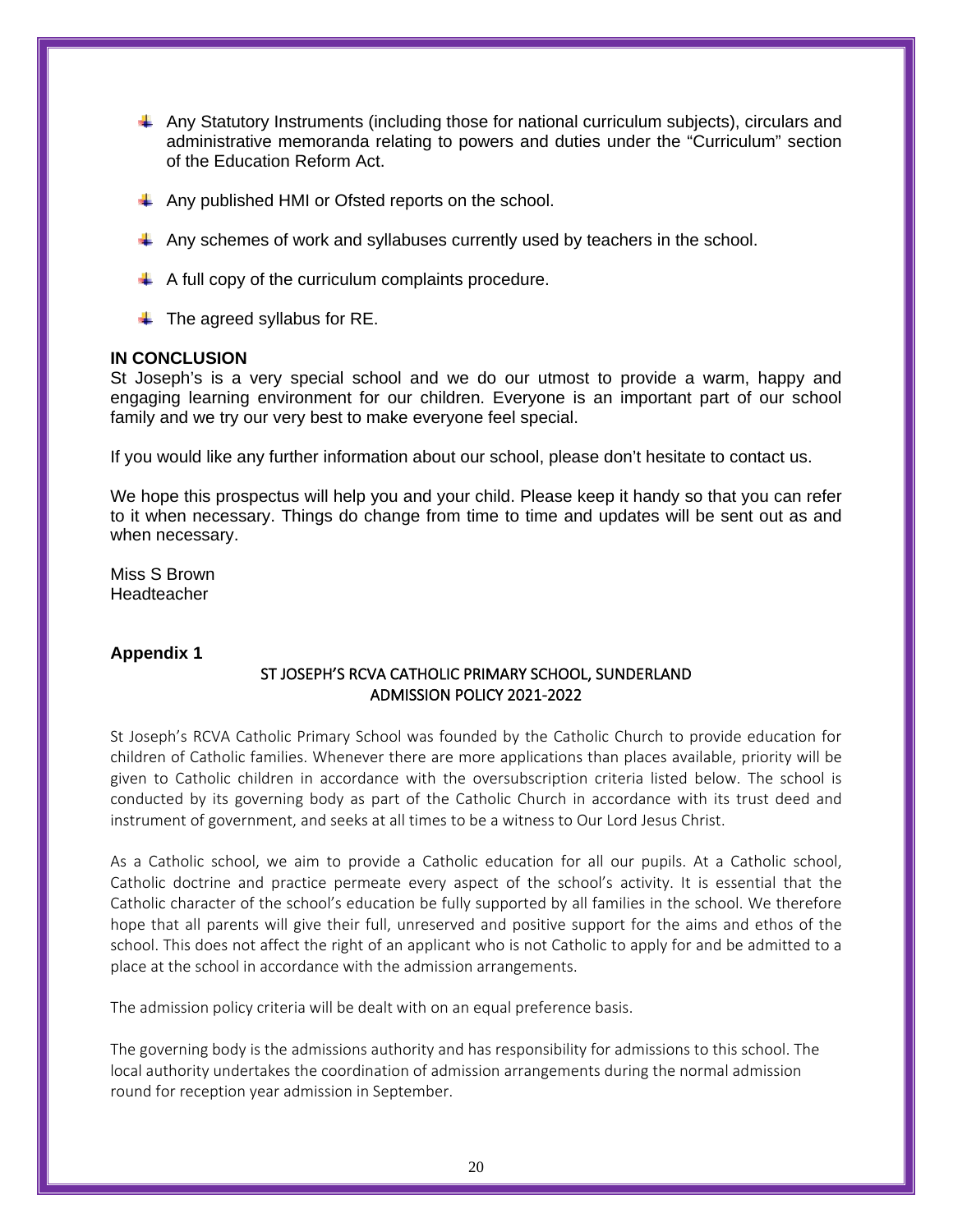#### Parishes served by the school

The school serves the parish of St Joseph's Sunderland.

#### Published Admission Number

The governing body has set its published admission number (PAN) at 30 pupils to be admitted to [the reception year] in the school year which begins in September 2021.

#### Application Procedures and Timetable

To apply for a place at this school in the normal admission round (not in-year applications), a Common Application Form (CAF) must be completed. This is available from the local authority in which the child lives.

The parent will be advised of the outcome of the application on 16 April or the next working day, by the local authority. If the application is unsuccessful (unless the child gained a place at a school the parent ranked higher) the parent will be informed of the decision, related to the oversubscription criteria listed above, and has the right of appeal to an independent appeal panel.

If the parent is required to provide supplemental evidence to support the application (e.g. a baptismal certificate), this evidence should be provided at the time of application. If not provided, evidence may be sought by the governing body following the closing date for applications. This information must have been correct at the date of closing for applications.

All applications which are submitted on time will be considered at the same time and after the closing date for admissions which is 15 January 2021.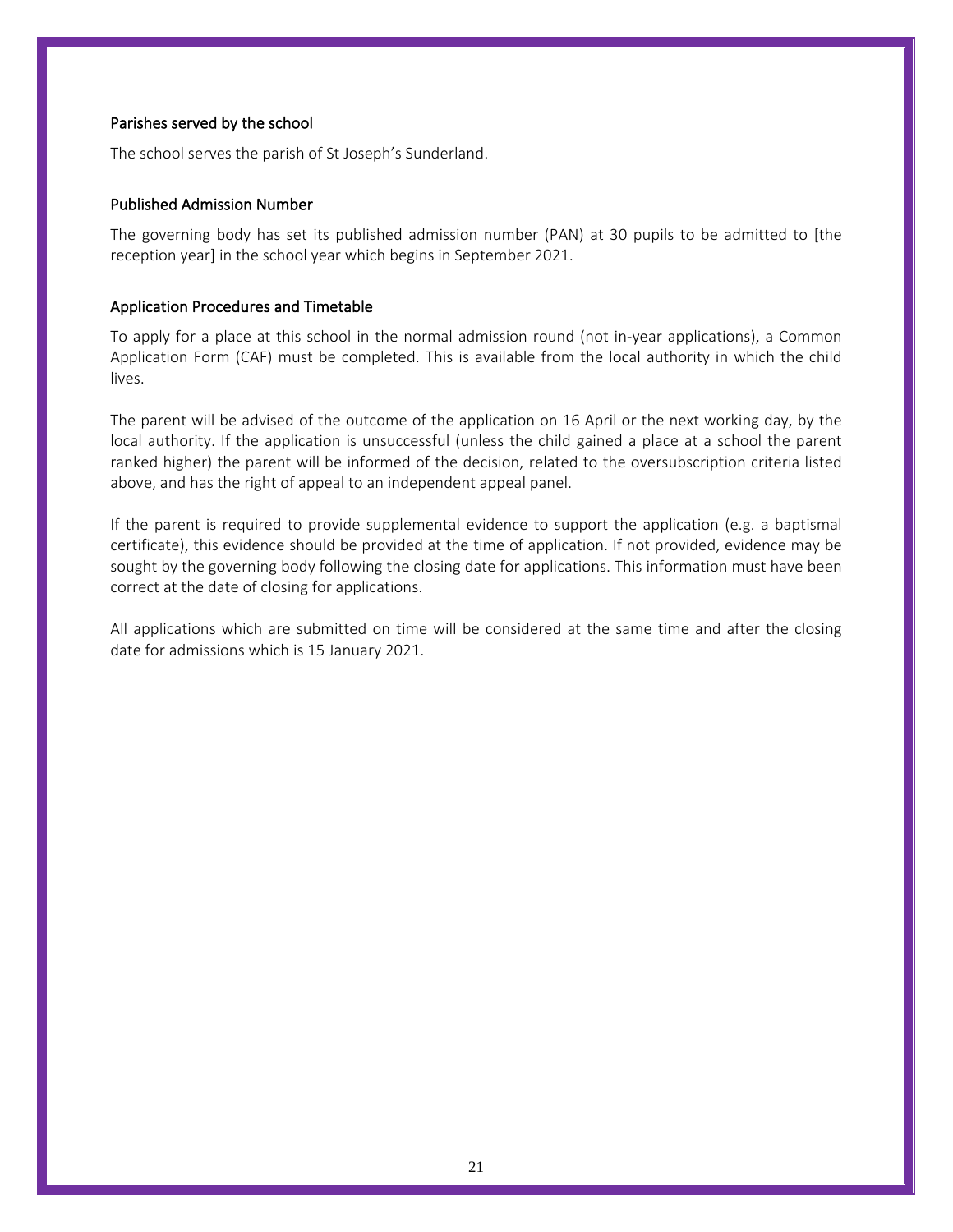#### Pupils with an Education, Health and Care Plan (see note 1)

The admission of pupils with an Education, Health and Care Plan is dealt with by a completely separate procedure. Children with an Education, Health and Care Plan that names the school must be admitted. Where this takes place before the allocation of places under these arrangements this will reduce the number of places available to other children.

#### Late Applications

Late applications will be administered in accordance with the home local authority Primary Coordinated Admissions Scheme. Parents are advised to ensure that the application is submitted before the closing date.

#### Admission of Children below Compulsory School Age and Deferred Entry

A child is entitled to a full-time place in the September following their fourth birthday. A child's parents may defer the date at which their child, below compulsory school age, is admitted to the school, until later in the school year but not beyond the point at which they reach compulsory school age, or beyond the beginning of the final term of the school year for which an offer was made. A child may take up a parttime place until later in the school year, but not beyond the point at which the child reaches compulsory school age. Upon receipt of the offer of a place a parent should notify the school in writing, as soon as possible, that they wish to either defer their child's entry to the school or take up a part-time place.

#### Admission of Children outside their Normal Age Group

A request may be made for a child to be admitted outside of their normal age group, for example, if the child is gifted and talented or has experienced problems such as ill health.

Any such request should be made in writing to the headteacher of the school. The governing body will make its decision about the request based on the circumstances of each case and in the best interests of the child. In addition to taking into account the views of the headteacher who has statutory responsibility for the internal organisation, management and control of the school, the governing body will take into account the views of the parents and of appropriate medical and education professionals.

#### Summer Born Children

The parents of a summer born child, i.e. a child born between 1 April and 31 August, may request that the child be admitted out of their normal age group, to the reception class in the September following their fifth birthday and that that the child will remain in this cohort as they progress through school.

Parents who want to make this request should make an application for their child's normal age group at the usual time. The application to the local authority should include this request and in addition it should be made in writing to the headteacher of the school. The local authority will liaise with the governing body that will make its decision about the request based on the circumstances of each case and in the best interests of the child. In addition to taking into account the views of the headteacher, who has statutory responsibility for the internal organisation, management and control of the school, the governing body will take into account the views of the parents and of appropriate medical and education professionals.

Parents will be informed of the outcome of the request before primary national offer day.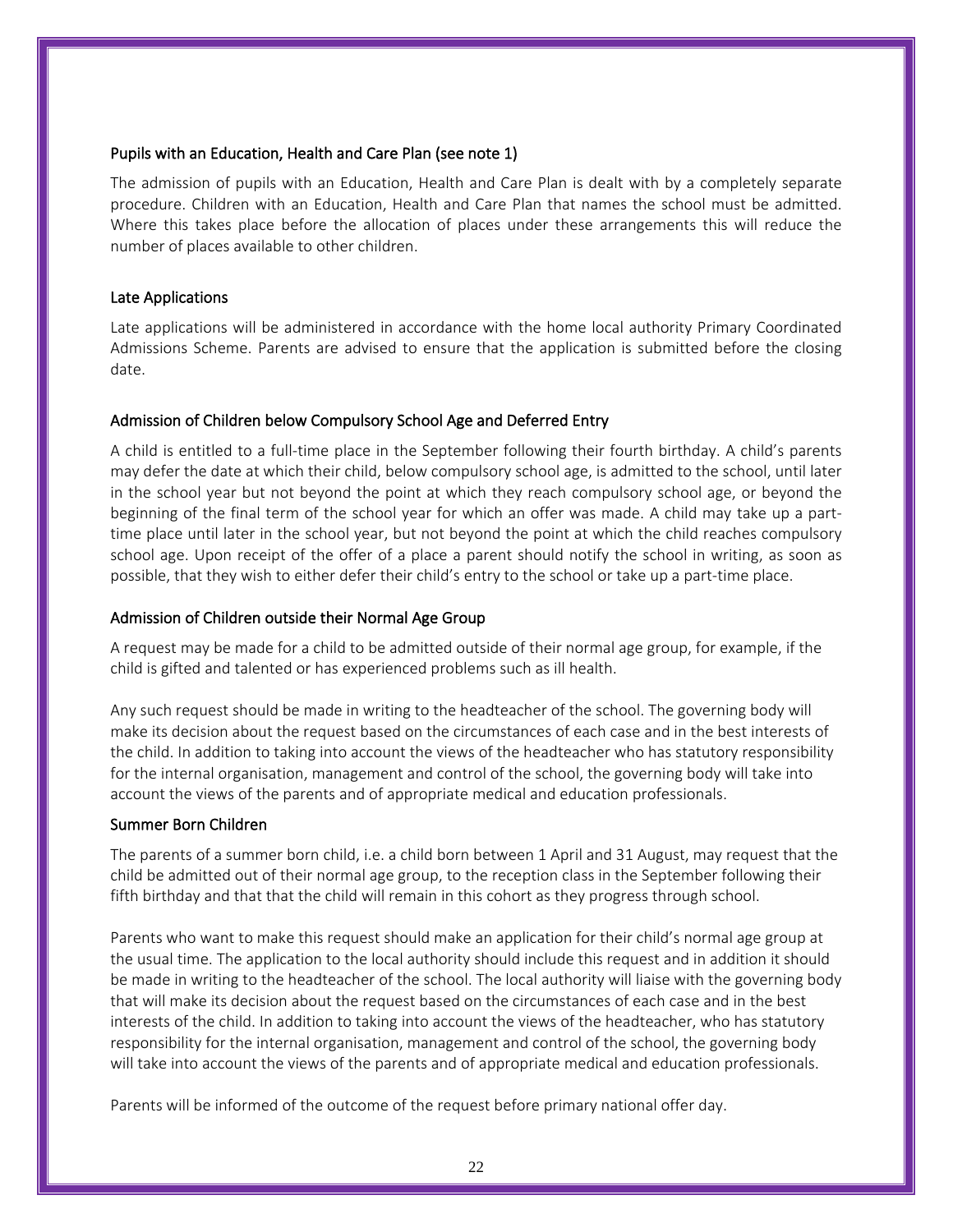If the request is agreed by the governing body, the application for the normal age group may be withdrawn before a place is offered. If the request is refused, the parent must decide whether to accept the offer of a place for the normal age group, or to refuse it and make an in year application for admission to year one for the September following the child's fifth birthday.

Where a parent's request is agreed, they must make a new application as part of the main admissions round the following year.

One admission authority cannot be required to honour a decision made by another admission authority on admission out of the normal age group. Parents, therefore, should consider whether to request admission out of the normal year group at all their preference schools, rather than just their first preference schools.

#### Waiting Lists

In addition to their right of appeal, applicants will be offered the opportunity to be placed on a waiting list. This waiting list will be maintained in order of the oversubscription criteria set out below and not in the order in which applications are received or added to the list. Waiting lists for admission will operate throughout the school year. The waiting list will be held open until the last day of the summer term. Inclusion on the school's waiting list does not mean that a place will eventually become available.

#### Infant Class Size Regulations

Infant classes may not, by law, contain more than 30 pupils with a single qualified teacher (subject to the provisions in the School Admissions Code for 'excepted children'). Parents do have a right of appeal in accordance with the infant class size regulations if the school is oversubscribed and their child is refused a place.

The governing body will, where logistically possible, admit twins and all siblings from multiple births where one of the children is the last child ranked within the school's PAN.

#### In-Year Applications

An application can be made for a place for a child at any time outside the admission round and the child will be admitted where there are available places. Applications should be made to the school by contacting Miss S Brown at St Joseph's RCVA Primary School. Parents will be advised of the outcome of their application in writing.

Where there are places available but more applications than places, the published oversubscription criteria, as set out above, will be applied.

If there are no places available, a request can be made that the child is added to the waiting list (see above).

The parent has the right of appeal to an independent appeal panel if refused a place.

[www.stjosephssunderland.school](http://www.stjosephssunderland.school/)

#### Right of Appeal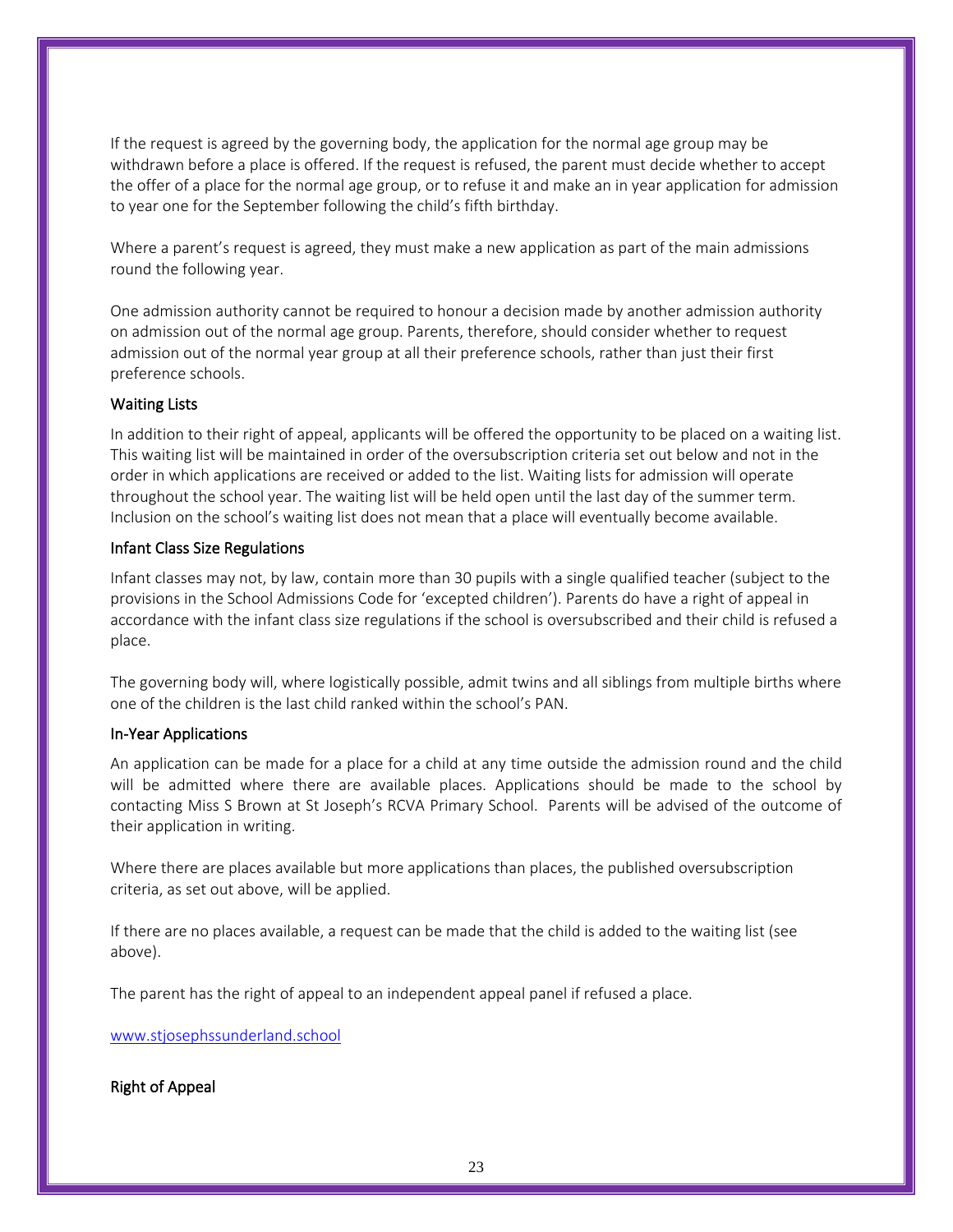Where a parent has been notified that a place is not available for a child, every effort will be made by the local authority to help the parent to find a place in a suitable alternative school. Parents who are refused a place have a statutory right of appeal. Further details of the appeals process are available by writing to the chair of governors at the school address.

## Fair Access Protocol

The school is committed to taking its fair share of children who are vulnerable and/or hard to place, as set out in locally agreed protocols. Accordingly, outside the normal admission round the governing body is empowered to give absolute priority to a child where admission is requested under any local protocol that has been agreed by both the diocese and the governing body for the current school year. The governing body has this power, even when admitting the child would mean exceeding the published admission number (subject to the infant class size exceptions).

## Nursery

For children attending the school's nursery, application to the reception class of the school must be made in the normal way, to the home local authority. Attendance at the school's nursery does not automatically guarantee that a place will be offered at the school.

## False evidence

The governing body reserves the right to withdraw the offer of a place or, where a child is already attending the school, the place itself, where it is satisfied that the offer or place was obtained by deception.

## Oversubscription Criteria

Where there are more applications for places than the number of places available, places will be offered according to the following order of priority.

*First priority in each category will be given to children who will have an older sibling attending the school in September 2021.*

- 1. Catholic looked after and previously looked after children, including children previously in state care outside of England who have ceased to be in that state care as a result of being adopted (See Notes 2 & 3)
- 1. Catholic children who are resident in the parish of St Joseph's Sunderland (see note 3)
- 2. Other Catholic children. (see note 3)
- 3. Other looked after and previously looked after children. (see note 2)
- 4. Catechumens and members of an Eastern Christian Church. (see notes 4&5)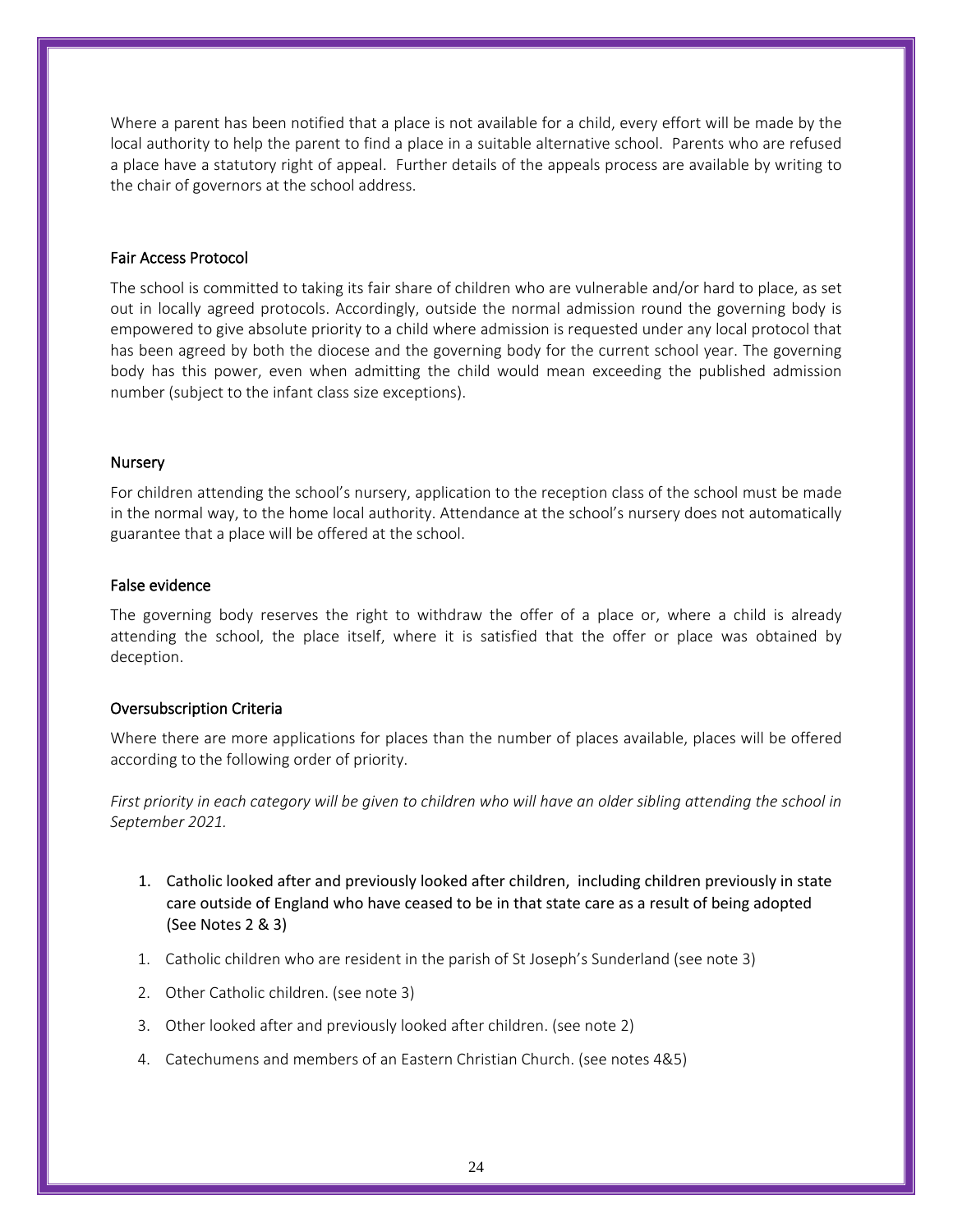- 5. Children of other Christian denominations whose membership is evidenced by a minister or faith leader. (see note 6)
- 6. Children of other faiths whose membership is evidenced by a minister or faith leader. (see note 7)
- 7. Any other children.

#### Tie Breaker

Where there are places available for some, but not all applicants within a particular criterion priority will be given to children living closest to the school determined by the shortest distance. Distance from home to school when measured by the shortest walking route will be the deciding factor. Measurements will be calculated using the Local Authority's Geographical Information System, (GIS.)

In the event of distances being the same for two or more children where this would determine the last place to be allocated, random allocation will be carried out in a public place and supervised by a person independent of the school.

#### Notes and definitions

- 1. An Education, Health and Care Plan is a plan made by the local authority under section 37 of the Children and Families Act 2014, specifying the special educational provision required for a child.
- 2. A looked after child has the same meaning as in section  $22(1)$  of the Children Act 1989, and means any child who is (a) in the care of a local authority or (b) being provided with accommodation by them in the exercise of their social services functions (e.g. children with foster parents) or (c) those who have been adopted from state care outside of England at the time of making application to the school.

A previously looked after child is a child who was looked after, but ceased to be so because he or she was adopted, or became subject to a child arrangements order or special guardianship order. Previously looked children also includes those children who appear (to the Governing Body) to have been in state care outside of England and ceased to be in state care as a result of being adopted.

3. Catholic means a member of a Church in full communion with the See of Rome. This includes the Eastern Catholic Churches. This will normally be evidenced by a certificate of baptism in a Catholic Church or a certificate of reception into the full communion of the Catholic Church. For the purposes of this policy, it includes a looked after child living with a family where at least one of the parents is Catholic.

For a child to be treated as Catholic, evidence of Catholic baptism or reception into the Church will be required. Those who have difficulty obtaining written evidence of baptism should contact their Parish Priest who, after consulting with the Diocese, will decide how the question of baptism is to be resolved and how written evidence is to be produced in accordance with the law of the Church.

4. **Catechumen** means a member of the catechumenate of a Catholic Church. For the purposes of admissions this refers to the child on whose behalf the application is being made. This will normally be evidenced by a certificate of reception into the order of catechumens.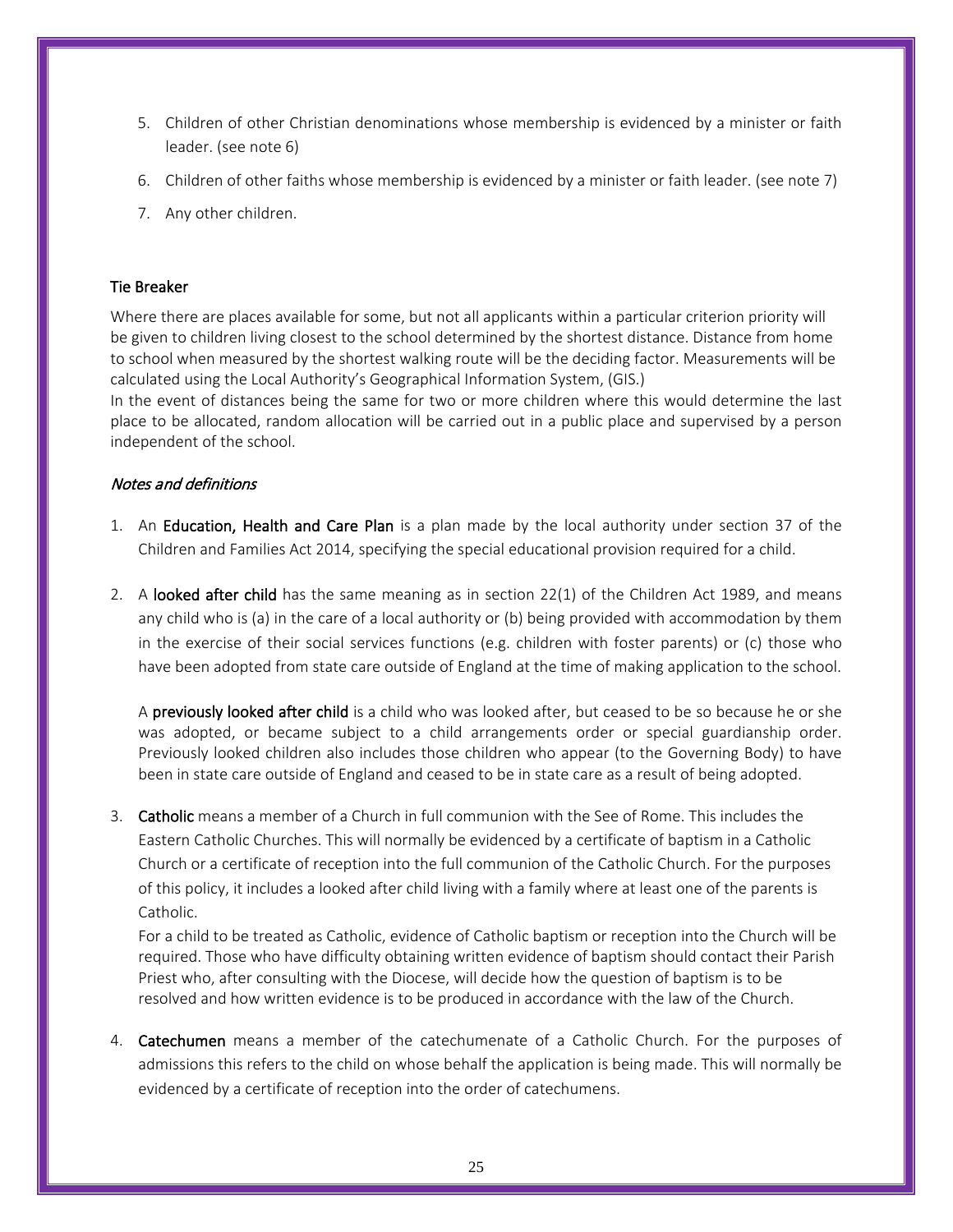- 5. Eastern Christian Church includes Orthodox Churches, and is normally evidenced by a certificate of baptism or reception from the authorities of that Church. Those who have difficulty obtaining written evidence of baptism or reception should contact the Diocese who will decide how the question of baptism or reception is to be resolved and how written evidence is to be produced in accordance with the law of the Church.
- 6. Children of other Christian denominations means children who belong to other churches and ecclesial communities which, acknowledge God's revelation in Christ, confess the Lord Jesus Christ as God and Saviour according to the Scriptures, and, in obedience to God's will and in the power of the Holy Spirit commit themselves: to seek a deepening of their communion with Christ and with one another in the Church, which is his body; and to fulfil their mission to proclaim the Gospel by common witness and service in the world to the glory of the one God, Father, Son and Holy Spirit. An ecclesial community which on principle has no credal statements in its tradition, is included if it manifests faith in Christ as witnessed to in the Scriptures and is committed to working in the spirit of the above.

All members of Churches Together in England and CYTÛN are deemed to be included in the above definition, as are all other churches and ecclesial communities that are in membership of any local Churches Together Group (by whatever title) on the above basis.

Applicants must provide a baptismal certificate or where child baptism is not practised, a letter confirming their church membership from their minister or faith leader.

- 7. Children of other faiths means children who are members of a religious community that does not fall within the definition of 'other Christian denominations' at 6 above and which falls within the definition of a religion for the purposes of charity law. The Charities Act 2011 defines religion to include:
	- A religion which involves belief in more than one God, and
	- A religion which does not involve belief in a God.

Case law has identified certain characteristics which describe the meaning of religion for the purposes of charity law, which are characterised by a belief in a supreme being and an expression of belief in that supreme being through worship.

Applicants must provide a letter of support to confirm their faith membership from their minister or faith leader.

8. A child's home address refers to the address where the child usually lives with a parent or carer, and will be the address provided in the Common Application Form ("CAF"). Where parents have shared responsibility for a child, and the child lives for part of the week with each parent, the home address will be the address given in the CAF, provided that the child resides at that address for any part of the school week.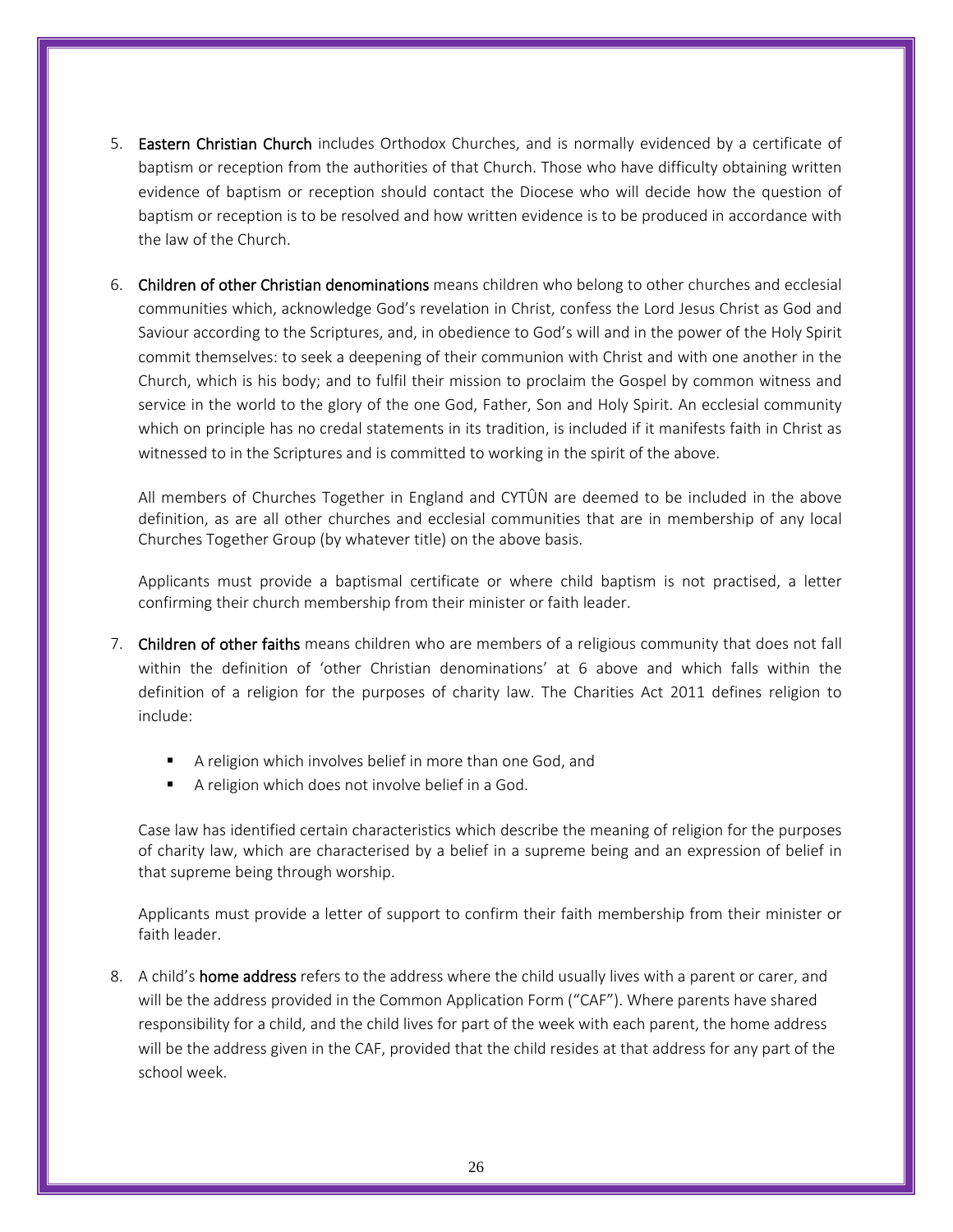## 9. Sibling includes:

- (i) all natural brothers or sisters, half brothers or sisters, adopted brothers or sisters, stepbrothers or sisters, foster brothers or sisters, whether or not they are living at the same address; and
- (ii) the child of a parent's partner where that child lives for at least part of the week in the same family unit at the same home address as the child who is the subject of the application.
- 10. A parent means all natural parents, any person who is not a parent but has parental responsibility for a child, and any person who has care of a child (having care of a child means that the child lives with and is looked after by that person).

This policy should be read in conjunction with the local authority's admission guidance for parents.